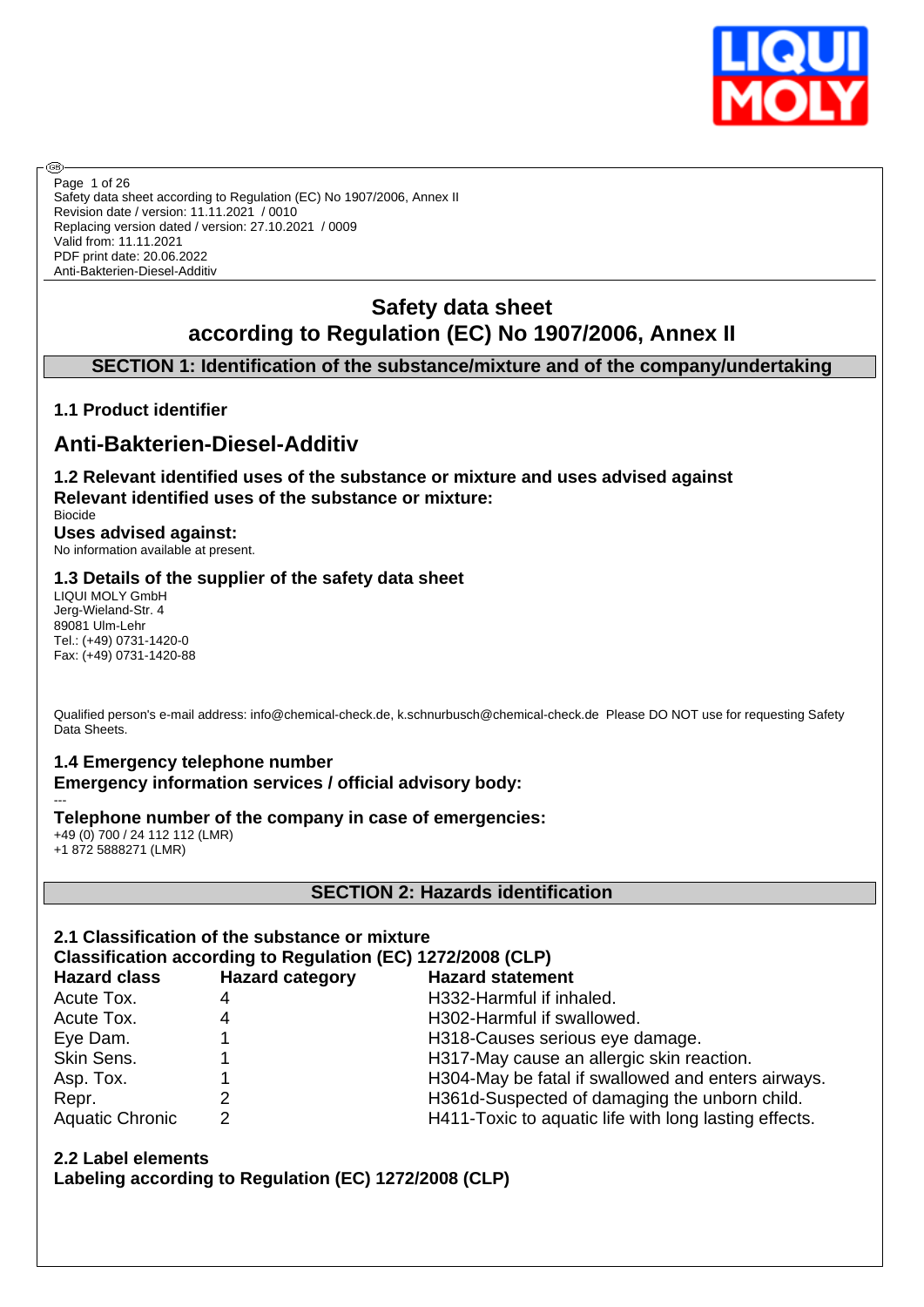

Page 2 of 26

@

Safety data sheet according to Regulation (EC) No 1907/2006, Annex II Revision date / version: 11.11.2021 / 0010 Replacing version dated / version: 27.10.2021 / 0009 Valid from: 11.11.2021 PDF print date: 20.06.2022 Anti-Bakterien-Diesel-Additiv



Danger

H332-Harmful if inhaled. H302-Harmful if swallowed. H318-Causes serious eye damage. H317-May cause an allergic skin reaction. H304- May be fatal if swallowed and enters airways. H361d-Suspected of damaging the unborn child. H411-Toxic to aquatic life with long lasting effects.

P101-If medical advice is needed, have product container or label at hand. P102-Keep out of reach of children. P201-Obtain special instructions before use. P261-Avoid breathing vapours or spray. P271-Use only outdoors or in a well-ventilated area. P273-Avoid release to the environment. P280-Wear protective gloves / protective clothing / eye protection / face protection. P301+P310-IF SWALLOWED: Immediately call a POISON CENTER / doctor. P305+P351+P338-IF IN EYES: Rinse cautiously with water for several minutes. Remove contact lenses, if present and easy to do. Continue rinsing. P308+P313-IF exposed or concerned: Get medical advice / attention. P331-Do NOT induce vomiting. P405-Store locked up.

P501-Dispose of contents / container to an approved waste disposal facility.

EUH044-Risk of explosion if heated under confinement. EUH066-Repeated exposure may cause skin dryness or cracking.

2-ethylhexyl nitrate 1,2-benzisothiazol-3(2H)-one Hydrocarbons, C10-C13, n-alkanes, isoalkanes, cyclics, <2% aromatics Methyl salicylate

#### **2.3 Other hazards**

The mixture does not contain any vPvB substance (vPvB = very persistent, very bioaccumulative) or is not included under XIII of the regulation (EC) 1907/2006 (< 0,1 %).

The mixture does not contain any PBT substance (PBT = persistent, bioaccumulative, toxic) or is not included under XIII of the regulation (EC) 1907/2006 (< 0,1 %).

The mixture does not contain any substance with endocrine disrupting properties  $(< 0.1$  %).

## **SECTION 3: Composition/information on ingredients**

#### **3.1 Substances**

n.a. **3.2 Mixtures**

| J.L MIALUIGJ                                                           |                       |
|------------------------------------------------------------------------|-----------------------|
| Hydrocarbons, C10-C13, n-alkanes, isoalkanes, cyclics, <2% aromatics   |                       |
| <b>Registration number (REACH)</b>                                     | 01-2119457273-39-XXXX |
| Index                                                                  | ---                   |
| EINECS, ELINCS, NLP, REACH-IT List-No.                                 | 918-481-9             |
| <b>CAS</b>                                                             | ---                   |
| content %                                                              | $40 - 50$             |
| Classification according to Regulation (EC) 1272/2008 (CLP), M-factors | EUH066                |
|                                                                        | Asp. Tox. 1, H304     |
|                                                                        |                       |
| 2-ethylhexyl nitrate                                                   |                       |
| <b>Registration number (REACH)</b>                                     | 01-2119539586-27-XXXX |
| Index                                                                  | ---                   |
| EINECS, ELINCS, NLP, REACH-IT List-No.                                 | 248-363-6             |
| <b>CAS</b>                                                             | 27247-96-7            |
|                                                                        |                       |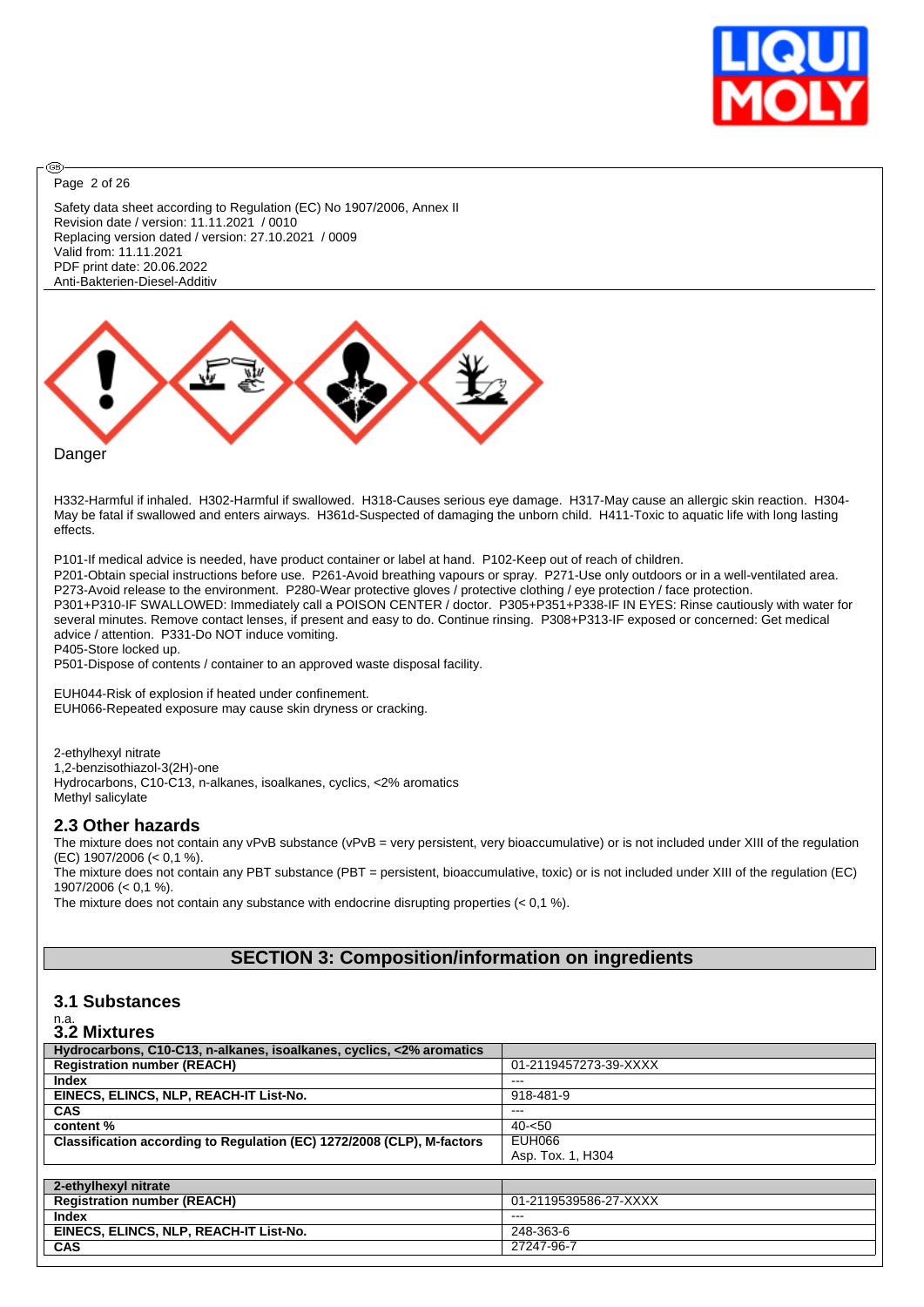

| ®                                                                      |                                                         |
|------------------------------------------------------------------------|---------------------------------------------------------|
|                                                                        |                                                         |
| Page 3 of 26                                                           |                                                         |
| Safety data sheet according to Regulation (EC) No 1907/2006, Annex II  |                                                         |
| Revision date / version: 11.11.2021 / 0010                             |                                                         |
| Replacing version dated / version: 27.10.2021 / 0009                   |                                                         |
| Valid from: 11.11.2021                                                 |                                                         |
| PDF print date: 20.06.2022                                             |                                                         |
| Anti-Bakterien-Diesel-Additiv                                          |                                                         |
|                                                                        |                                                         |
| content%                                                               | $20 - 30$                                               |
| Classification according to Regulation (EC) 1272/2008 (CLP), M-factors | <b>EUH066</b>                                           |
|                                                                        |                                                         |
|                                                                        | Acute Tox. 4, H302                                      |
|                                                                        | Acute Tox. 4. H312                                      |
|                                                                        | Acute Tox. 4, H332                                      |
|                                                                        | Aquatic Chronic 2, H411                                 |
|                                                                        |                                                         |
| <b>Methyl salicylate</b>                                               |                                                         |
| <b>Registration number (REACH)</b>                                     | 01-2119515671-44-XXXX                                   |
| <b>Index</b>                                                           | 607-749-00-8                                            |
| EINECS, ELINCS, NLP, REACH-IT List-No.                                 | 204-317-7                                               |
| <b>CAS</b>                                                             | 119-36-8                                                |
| content %                                                              | $10 - 20$                                               |
|                                                                        |                                                         |
| Classification according to Regulation (EC) 1272/2008 (CLP), M-factors | Acute Tox. 4, H302                                      |
|                                                                        | Eye Dam. 1, H318                                        |
|                                                                        | Skin Sens. 1B, H317                                     |
|                                                                        | Repr. 2, H361d                                          |
|                                                                        | Aquatic Chronic 3, H412                                 |
| <b>Specific Concentration Limits and ATE</b>                           | ATE (oral): 890 mg/kg                                   |
|                                                                        |                                                         |
| <b>Ethanediol</b>                                                      | Substance for which an EU exposure limit value applies. |
| <b>Registration number (REACH)</b>                                     | 01-2119456816-28-XXXX                                   |
| <b>Index</b>                                                           | 603-027-00-1                                            |
| EINECS, ELINCS, NLP, REACH-IT List-No.                                 | 203-473-3                                               |
| CAS                                                                    | $107 - 21 - 1$                                          |
| content%                                                               | $1 - 5$                                                 |
| Classification according to Regulation (EC) 1272/2008 (CLP), M-factors | Acute Tox. 4, H302                                      |
|                                                                        | STOT RE 2, H373 (kidneys) (oral)                        |
|                                                                        |                                                         |
| 1,2-benzisothiazol-3(2H)-one                                           |                                                         |
| <b>Registration number (REACH)</b>                                     | $\overline{a}$                                          |
| <b>Index</b>                                                           | 613-088-00-6                                            |
|                                                                        |                                                         |
| EINECS, ELINCS, NLP, REACH-IT List-No.                                 | 220-120-9                                               |
| <b>CAS</b>                                                             | 2634-33-5                                               |
| content %                                                              | $1 - 5$                                                 |
| Classification according to Regulation (EC) 1272/2008 (CLP), M-factors | Acute Tox. 2, H330                                      |
|                                                                        | Acute Tox. 4, H302                                      |
|                                                                        | Skin Irrit. 2, H315                                     |
|                                                                        | Eye Dam. 1, H318                                        |
|                                                                        | Skin Sens. 1. H317                                      |
|                                                                        | Aquatic Acute 1, H400 (M=1)                             |
|                                                                        | Aquatic Chronic 2, H411                                 |
| <b>Specific Concentration Limits and ATE</b>                           | Skin Sens. 1, H317: >=0,05 %                            |
|                                                                        |                                                         |
| 2-Ethylhexanol                                                         | Substance for which an EU exposure limit value applies. |
| <b>Registration number (REACH)</b>                                     | 01-2119487289-20-XXXX                                   |
| <b>Index</b>                                                           | $---$                                                   |
|                                                                        |                                                         |
| EINECS, ELINCS, NLP, REACH-IT List-No.                                 | 203-234-3                                               |
| CAS                                                                    | 104-76-7                                                |
| content%                                                               | $1 - 5$                                                 |
| Classification according to Regulation (EC) 1272/2008 (CLP), M-factors | Acute Tox. 4, H332                                      |
|                                                                        | Skin Irrit. 2, H315                                     |
|                                                                        | Eye Irrit. 2, H319                                      |
|                                                                        | <b>STOT SE 3, H335</b>                                  |
|                                                                        |                                                         |
| Alcohols, C16-18 and C18-unsatd., ethoxylated                          |                                                         |
| <b>Registration number (REACH)</b>                                     | $\overline{\phantom{a}}$                                |

| <b>Registration number (REACH)</b>                                     | $- - -$                    |
|------------------------------------------------------------------------|----------------------------|
| Index                                                                  | $- - -$                    |
| EINECS, ELINCS, NLP, REACH-IT List-No.                                 | ---                        |
| <b>CAS</b>                                                             | 68920-66-1                 |
| content %                                                              | 1-<5                       |
| Classification according to Regulation (EC) 1272/2008 (CLP), M-factors | <b>Skin Irrit. 2. H315</b> |
|                                                                        | Aquatic Chronic 2, H411    |
|                                                                        |                            |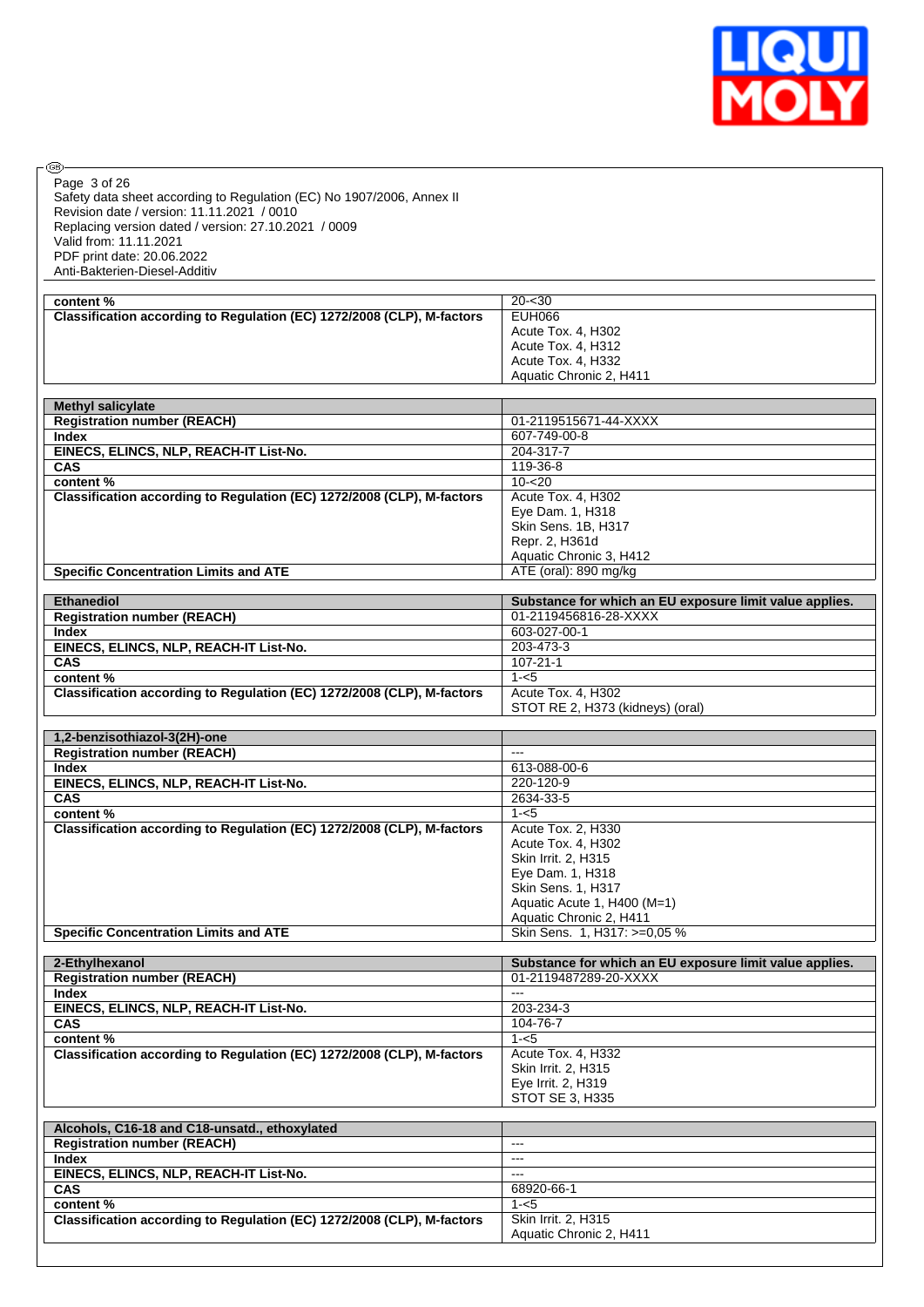

Safety data sheet according to Regulation (EC) No 1907/2006, Annex II Revision date / version: 11.11.2021 / 0010 Replacing version dated / version: 27.10.2021 / 0009 Valid from: 11.11.2021 PDF print date: 20.06.2022 Anti-Bakterien-Diesel-Additiv Page 4 of 26

| Distillates (petroleum), hydrotreated heavy paraffinic                 |                       |
|------------------------------------------------------------------------|-----------------------|
| <b>Registration number (REACH)</b>                                     | 01-2119484627-25-XXXX |
| Index                                                                  | 649-467-00-8          |
| EINECS, ELINCS, NLP, REACH-IT List-No.                                 | 265-157-1             |
| <b>CAS</b>                                                             | 64742-54-7            |
| content %                                                              | 2.5                   |
| Classification according to Regulation (EC) 1272/2008 (CLP), M-factors | Asp. Tox. 1, H304     |

Impurities, test data and additional information may have been taken into account in classifying and labelling the product.

For the text of the H-phrases and classification codes (GHS/CLP), see Section 16.

The substances named in this section are given with their actual, appropriate classification!

For substances that are listed in appendix VI, table 3.1 of the regulation (EC) no. 1272/2008 (CLP regulation) this means that all notes that may be given here for the named classification have been taken into account.

If, for example, the note P is applied for a hydrocarbon then this has already been taken into account for the classification named here. Quote: "Note P - The classification as a carcinogen or mutagen need not apply if it can be shown that the substance contains less than 0,1 % w/w benzene (EINECS No 200-753-7).

Article 4 of the regulation (EC) no. 1272/2008 (CLP regulation) was also observed and taken into account for the classification named here.

#### **SECTION 4: First aid measures**

#### **4.1 Description of first aid measures**

First-aiders should ensure they are protected!

Never pour anything into the mouth of an unconscious person!

#### **Inhalation**

രി

Remove person from danger area.

Supply person with fresh air and consult doctor according to symptoms.

#### **Skin contact**

Remove polluted, soaked clothing immediately, wash thoroughly with plenty of water and soap, in case of irritation of the skin (flare), consult a doctor.

#### **Eye contact**

Remove contact lenses.

Wash thoroughly for several minutes using copious water - call doctor immediately, have Data Sheet available.

Protect uninjured eye.

Follow-up examination by an ophthalmologist.

#### **Ingestion**

Rinse the mouth thoroughly with water.

Do not induce vomiting. Consult doctor immediately.

Danger of aspiration.

In case of vomiting, keep head low so that the stomach content does not reach the lungs.

#### **4.2 Most important symptoms and effects, both acute and delayed**

If applicable delayed symptoms and effects can be found in section 11 and the absorption route in section 4.1. In certain cases, the symptoms of poisoning may only appear after an extended period / after several hours. Ingestion: **Nausea** Vomiting Danger of aspiration. Oedema of the lungs Chemical pneumonitis (condition similar to pneumonia) **4.3 Indication of any immediate medical attention and special treatment needed**

Gastric lavage (stomach washing) only under endotracheal intubation.

Subsequent observation for pneumonia and pulmonary oedema.

# **SECTION 5: Firefighting measures**

# **5.1 Extinguishing media**

**Suitable extinguishing media** Water jet spray/foam/CO2/dry extinguisher

#### **Unsuitable extinguishing media**

High volume water jet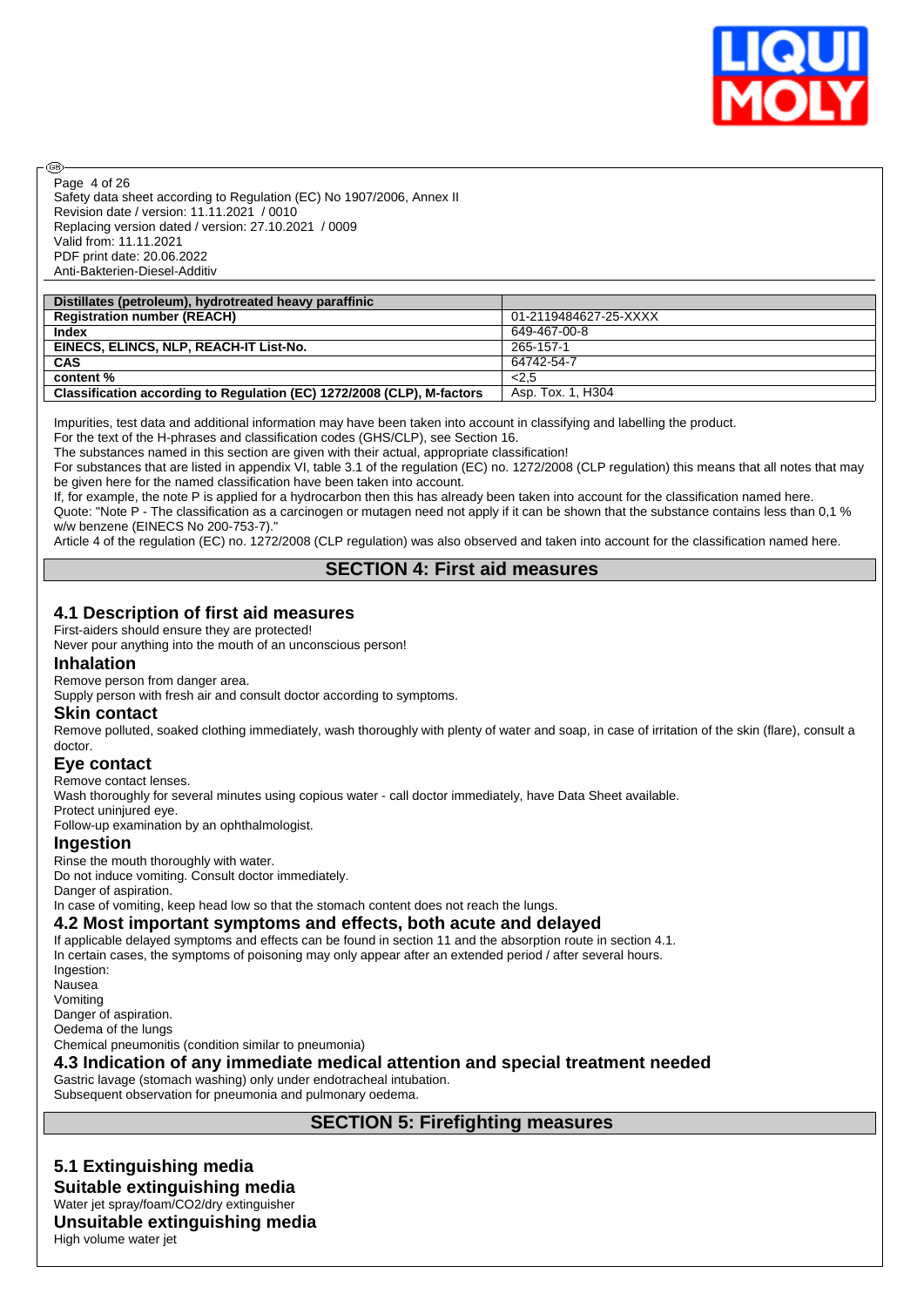

Page 5 of 26

അ

Safety data sheet according to Regulation (EC) No 1907/2006, Annex II Revision date / version: 11.11.2021 / 0010 Replacing version dated / version: 27.10.2021 / 0009 Valid from: 11.11.2021 PDF print date: 20.06.2022 Anti-Bakterien-Diesel-Additiv

#### **5.2 Special hazards arising from the substance or mixture**

In case of fire the following can develop: Oxides of carbon Oxides of nitrogen Toxic gases Danger of bursting (explosion) when heated Possible build up of explosive/highly flammable vapour/air mixture.

#### **5.3 Advice for firefighters**

For personal protective equipment see Section 8. In case of fire and/or explosion do not breathe fumes. Protective respirator with independent air supply. According to size of fire Full protection, if necessary. Cool container at risk with water. Dispose of contaminated extinction water according to official regulations.

**SECTION 6: Accidental release measures**

#### **6.1 Personal precautions, protective equipment and emergency procedures 6.1.1 For non-emergency personnel**

In case of spillage or accidental release, wear personal protective equipment as specified in section 8 to prevent contamination. Ensure sufficient ventilation, remove sources of ignition.

Avoid dust formation with solid or powder products.

Leave the danger zone if possible, use existing emergency plans if necessary.

Keep unprotected persons away.

Avoid inhalation, and contact with eyes or skin. If applicable, caution - risk of slipping.

# **6.1.2 For emergency responders**

See section 8 for suitable protective equipment and material specifications.

#### **6.2 Environmental precautions**

Resolve leaks if this possible without risk.

If leakage occurs, dam up.

Prevent surface and ground-water infiltration, as well as ground penetration.

Prevent from entering drainage system.

If accidental entry into drainage system occurs, inform responsible authorities.

#### **6.3 Methods and material for containment and cleaning up**

Soak up with absorbent material (e.g. universal binding agent, sand, diatomaceous earth, sawdust) and dispose of according to Section 13. Fill the absorbed material into lockable containers.

#### **6.4 Reference to other sections**

For personal protective equipment see Section 8 and for disposal instructions see Section 13.

#### **SECTION 7: Handling and storage**

In addition to information given in this section, relevant information can also be found in section 8 and 6.1.

#### **7.1 Precautions for safe handling**

#### **7.1.1 General recommendations**

Ensure good ventilation.

Keep away from sources of ignition - Do not smoke.

Avoid contact with eyes or skin.

Eating, drinking, smoking, as well as food-storage, is prohibited in work-room.

Observe directions on label and instructions for use.

Use working methods according to operating instructions.

Pregnant women should avoid contact with this product.

#### **7.1.2 Notes on general hygiene measures at the workplace**

General hygiene measures for the handling of chemicals are applicable.

Wash hands before breaks and at end of work.

Keep away from food, drink and animal feedingstuffs.

Remove contaminated clothing and protective equipment before entering areas in which food is consumed.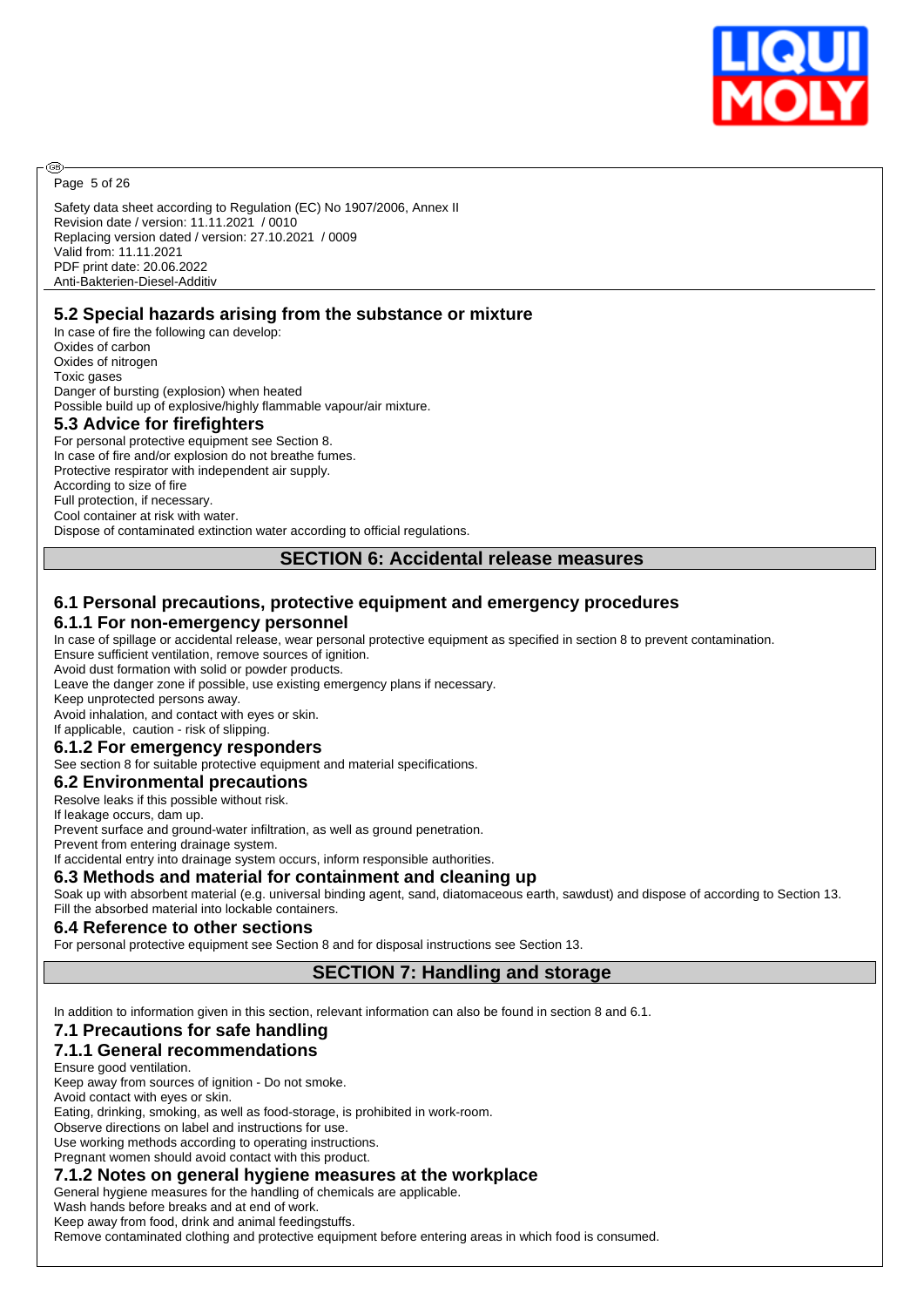

Page 6 of 26

®

Safety data sheet according to Regulation (EC) No 1907/2006, Annex II Revision date / version: 11.11.2021 / 0010 Replacing version dated / version: 27.10.2021 / 0009 Valid from: 11.11.2021 PDF print date: 20.06.2022 Anti-Bakterien-Diesel-Additiv

#### **7.2 Conditions for safe storage, including any incompatibilities**

Keep out of access to unauthorised individuals. Not to be stored in gangways or stair wells. Store product closed and only in original packing. Under all circumstances prevent penetration into the soil. Keep protected from direct sunlight and temperatures over 50°C. Store in a well ventilated place. Store in a dry place. **7.3 Specific end use(s)**

#### No information available at present.

#### **SECTION 8: Exposure controls/personal protection**

#### **8.1 Control parameters**

Workplace exposure limit (WEL) of the total hydrocarbon solvent content of the mixture (RCP method according to EH40): 800 mg/m3

| ® I<br><b>Chemical Name</b>                    | Hydrocarbons, C10-C13, n-alkanes, isoalkanes, cyclics, <2% aromatics |                                                                                |                    |                         |                                             |             |  |
|------------------------------------------------|----------------------------------------------------------------------|--------------------------------------------------------------------------------|--------------------|-------------------------|---------------------------------------------|-------------|--|
| WEL-TWA: 800 mg/m3                             |                                                                      | WEL-STEL: ---                                                                  |                    |                         | $---$                                       |             |  |
| Monitoring procedures:                         | $\blacksquare$                                                       | Draeger - Hydrocarbons 0,1%/c (81 03 571)                                      |                    |                         |                                             |             |  |
|                                                | $\blacksquare$                                                       | Draeger - Hydrocarbons 2/a (81 03 581)                                         |                    |                         |                                             |             |  |
|                                                |                                                                      | Compur - KITA-187 S (551 174)                                                  |                    |                         |                                             |             |  |
| <b>BMGV: ---</b>                               |                                                                      |                                                                                |                    |                         | Other information: (OEL acc. to RCP-method, |             |  |
|                                                |                                                                      |                                                                                |                    | paragraphs 84-87, EH40) |                                             |             |  |
| <sup>56</sup> Chemical Name                    | Ethanediol                                                           |                                                                                |                    |                         |                                             |             |  |
| WEL-TWA: 10 mg/m3 (particulate), 52 mg/m3      |                                                                      | WEL-STEL: 104 mg/m3 (vapour) (WEL), 40 ppm                                     |                    |                         | $---$                                       |             |  |
|                                                | (vapour) (WEL), 20 ppm (52 mg/m3) (EU)<br>$(104 \text{ mg/m3})$ (EU) |                                                                                |                    |                         |                                             |             |  |
| Monitoring procedures:                         | $\blacksquare$                                                       | Draeger - Ethylene Glycol 10 (5) (81 01 351)                                   |                    |                         |                                             |             |  |
|                                                |                                                                      | Compur - KITA-232 SA (502 342)                                                 |                    |                         |                                             |             |  |
|                                                | $\overline{a}$                                                       | Compur - KITA-232 SB (550 267)                                                 |                    |                         |                                             |             |  |
|                                                |                                                                      | NIOSH 5500 (ETHYLENE GLYCOL) - 1993                                            |                    |                         |                                             |             |  |
|                                                |                                                                      | NIOSH 5523 (GLYCOLS) - 1996                                                    |                    |                         |                                             |             |  |
|                                                |                                                                      | OSHA PV2024 (Ethylene glycol) - 1999 - EU project BC/CEN/ENTR/000/2002-16 card |                    |                         |                                             |             |  |
| <b>BMGV: ---</b>                               | 11-2 (2004)                                                          |                                                                                |                    |                         | Other information: Sk (particulate, vapour) |             |  |
|                                                |                                                                      |                                                                                |                    |                         |                                             |             |  |
| <sup>36</sup> Chemical Name                    | 2-Ethylhexanol                                                       |                                                                                |                    |                         |                                             |             |  |
| WEL-TWA: 1 ppm (5,4 mg/m3) (WEL, EU)           |                                                                      | WEL-STEL: ---                                                                  |                    |                         | $---$                                       |             |  |
| Monitoring procedures:                         |                                                                      | Draeger - Alcohol 100/a (CH 29 701)                                            |                    |                         |                                             |             |  |
| <b>BMGV: ---</b>                               |                                                                      |                                                                                | Other information: | $---$                   |                                             |             |  |
| <sup>38</sup> Chemical Name                    | Oil mist, mineral                                                    |                                                                                |                    |                         |                                             |             |  |
| WEL-TWA: 5 mg/m3 (Mineral oil, excluding metal |                                                                      | WEL-STEL: ---                                                                  |                    |                         | $-$ - $-$                                   |             |  |
| working fluids, ACGIH)                         |                                                                      |                                                                                |                    |                         |                                             |             |  |
| Monitoring procedures:                         | $\blacksquare$                                                       | Draeger - Oil Mist 1/a (67 33 031)                                             |                    |                         |                                             |             |  |
| BMGV: ---                                      |                                                                      |                                                                                | Other information: |                         |                                             |             |  |
|                                                |                                                                      |                                                                                |                    |                         |                                             |             |  |
|                                                |                                                                      |                                                                                |                    |                         |                                             |             |  |
| 2-ethylhexyl nitrate                           |                                                                      |                                                                                |                    |                         |                                             |             |  |
| Area of application                            | Exposure route /                                                     | <b>Effect on health</b>                                                        | <b>Descriptor</b>  | Value                   | <b>Unit</b>                                 | <b>Note</b> |  |
|                                                | Environmental                                                        |                                                                                |                    |                         |                                             |             |  |
|                                                | compartment                                                          |                                                                                |                    |                         |                                             |             |  |
|                                                | Environment - freshwater                                             |                                                                                | <b>PNEC</b>        | 0.8                     | $\overline{\mu g/l}$                        |             |  |
|                                                | Environment - marine                                                 |                                                                                | PNEC               | 0.08                    | µg/l                                        |             |  |
|                                                | Environment - sediment                                               |                                                                                | PNEC               | 0.00074                 | mg/kg dw                                    |             |  |
|                                                | Environment - soil                                                   |                                                                                | PNEC               | 0,00019<br>1            | mg/kg dw                                    |             |  |
| Consumer                                       | Human - dermal                                                       | Long term, systemic<br>effects                                                 | <b>DNEL</b>        | 0,52                    | mg/kg<br>bw/day                             |             |  |
|                                                |                                                                      |                                                                                |                    |                         |                                             |             |  |
|                                                |                                                                      |                                                                                |                    |                         |                                             |             |  |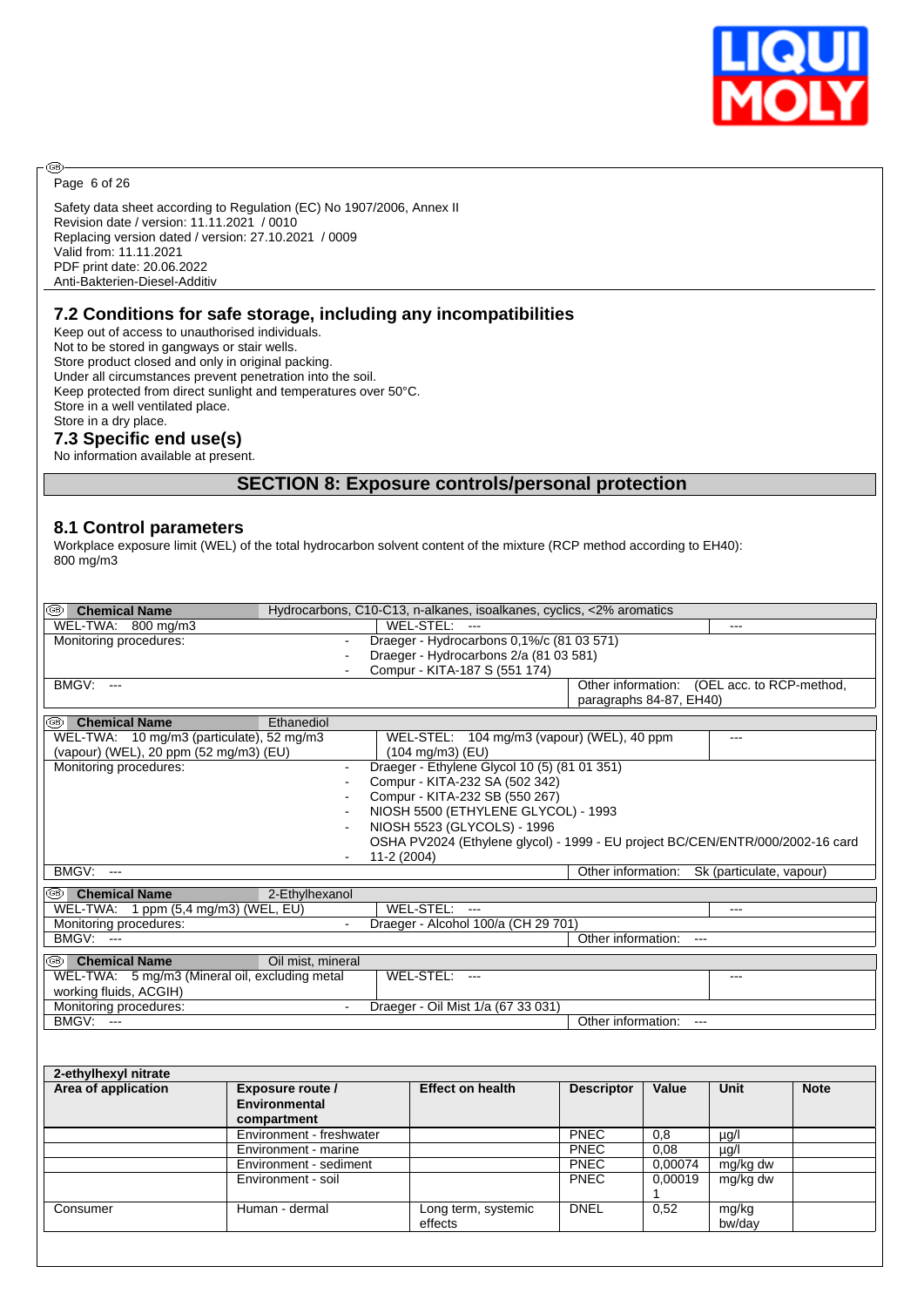

 $\circledcirc$ Page 7 of 26

Safety data sheet according to Regulation (EC) No 1907/2006, Annex II Revision date / version: 11.11.2021 / 0010 Replacing version dated / version: 27.10.2021 / 0009 Valid from: 11.11.2021 PDF print date: 20.06.2022 Anti-Bakterien-Diesel-Additiv

| Consumer            | Human - inhalation | Long term, systemic<br>effects | <b>DNEL</b> | 0.087 | mg/m3           |  |
|---------------------|--------------------|--------------------------------|-------------|-------|-----------------|--|
| Consumer            | Human - oral       | Long term, systemic<br>effects | <b>DNEL</b> | 0,025 | mg/kg<br>bw/dav |  |
| Consumer            | Human - dermal     | Long term, local effects       | <b>DNEL</b> | 0,022 | mq/cm2          |  |
| Workers / employees | Human - dermal     | Long term, systemic<br>effects | <b>DNEL</b> |       | mg/kg<br>bw/dav |  |
| Workers / employees | Human - inhalation | Long term, systemic<br>effects | <b>DNEL</b> | 0.35  | mg/m3           |  |
| Workers / employees | Human - dermal     | Long term, local effects       | <b>DNEL</b> | 0,044 | mq/cm2          |  |

| <b>Methyl salicylate</b> |                                                  |                                 |                   |                |                 |             |
|--------------------------|--------------------------------------------------|---------------------------------|-------------------|----------------|-----------------|-------------|
| Area of application      | Exposure route /<br>Environmental<br>compartment | <b>Effect on health</b>         | <b>Descriptor</b> | Value          | Unit            | <b>Note</b> |
|                          | Environment - freshwater                         |                                 | <b>PNEC</b>       | 20             | µg/l            |             |
|                          | Environment - marine                             |                                 | <b>PNEC</b>       | $\overline{2}$ | $\mu$ g/l       |             |
|                          | Environment - sewage<br>treatment plant          |                                 | <b>PNEC</b>       | 140            | mg/l            |             |
|                          | Environment - soil                               |                                 | <b>PNEC</b>       | 0,35           | mg/kg dw        |             |
|                          | Environment - sediment,<br>freshwater            |                                 | <b>PNEC</b>       | 0,52           | mg/kg dw        |             |
|                          | Environment - sediment,<br>marine                |                                 | <b>PNEC</b>       | 0,052          | mg/kg dw        |             |
| Consumer                 | Human - inhalation                               | Long term, systemic<br>effects  | <b>DNEL</b>       | 4              | mg/m3           |             |
| Consumer                 | Human - inhalation                               | Short term, local<br>effects    | <b>DNEL</b>       | 213            | mg/m3           |             |
| Consumer                 | Human - dermal                                   | Long term, systemic<br>effects  | <b>DNEL</b>       | 3              | mg/kg<br>bw/day |             |
| Consumer                 | Human - oral                                     | Long term, systemic<br>effects  | <b>DNEL</b>       | 1              | mg/kg<br>bw/day |             |
| Consumer                 | Human - oral                                     | Short term, local<br>effects    | <b>DNEL</b>       | 5              | mg/kg<br>bw/day |             |
| Workers / employees      | Human - inhalation                               | Long term, systemic<br>effects  | <b>DNEL</b>       | 17,5           | mg/m3           |             |
| Workers / employees      | Human - inhalation                               | Short term, systemic<br>effects | <b>DNEL</b>       | 285            | mg/m3           |             |
| Workers / employees      | Human - dermal                                   | Long term, systemic<br>effects  | <b>DNEL</b>       | 6              | mg/kg<br>bw/day |             |

| Ethanediol          |                                                            |                                |                   |       |                     |             |
|---------------------|------------------------------------------------------------|--------------------------------|-------------------|-------|---------------------|-------------|
| Area of application | <b>Exposure route /</b><br>Environmental<br>compartment    | <b>Effect on health</b>        | <b>Descriptor</b> | Value | Unit                | <b>Note</b> |
|                     | Environment - freshwater                                   |                                | <b>PNEC</b>       | 10    | mg/l                |             |
|                     | Environment - marine                                       |                                | <b>PNEC</b>       |       | mg/l                |             |
|                     | Environment - sediment                                     |                                | <b>PNEC</b>       | 20,9  | mg/kg               |             |
|                     | Environment - soil                                         |                                | <b>PNEC</b>       | 1,53  | mg/kg               |             |
|                     | Environment - sewage<br>treatment plant                    |                                | <b>PNEC</b>       | 199,5 | mg/l                |             |
|                     | Environment - water,<br>sporadic (intermittent)<br>release |                                | <b>PNEC</b>       | 10    | mg/l                |             |
|                     | Environment - sediment,<br>freshwater                      |                                | <b>PNEC</b>       | 37    | mg/kg dry<br>weight |             |
|                     | Environment - sediment,<br>marine                          |                                | <b>PNEC</b>       | 3,7   | mg/kg dry<br>weight |             |
| Consumer            | Human - inhalation                                         | Long term, local effects       | <b>DNEL</b>       | 7     | mg/m3               |             |
| Consumer            | Human - dermal                                             | Long term, systemic<br>effects | <b>DNEL</b>       | 53    | mg/kg               |             |
| Workers / employees | Human - inhalation                                         | Long term, local effects       | <b>DNEL</b>       | 35    | mg/m3               |             |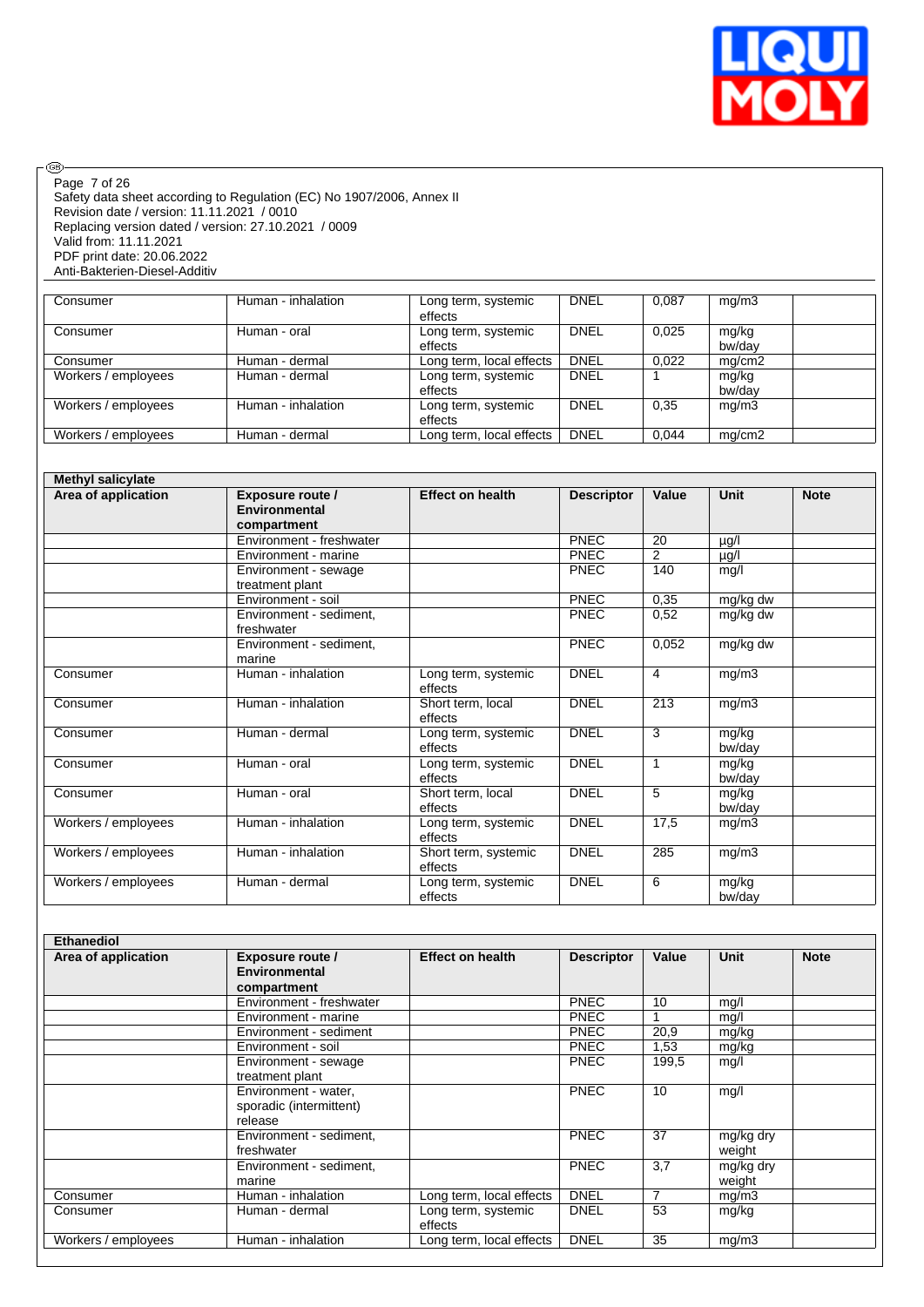

| Page 8 of 26<br>Revision date / version: 11.11.2021 / 0010<br>Replacing version dated / version: 27.10.2021 / 0009<br>Valid from: 11.11.2021<br>PDF print date: 20.06.2022<br>Anti-Bakterien-Diesel-Additiv | Safety data sheet according to Regulation (EC) No 1907/2006, Annex II |                                           |                            |                 |                     |             |
|-------------------------------------------------------------------------------------------------------------------------------------------------------------------------------------------------------------|-----------------------------------------------------------------------|-------------------------------------------|----------------------------|-----------------|---------------------|-------------|
| Workers / employees                                                                                                                                                                                         | Human - dermal                                                        | Long term, systemic<br>effects            | <b>DNEL</b>                | 106             | mg/kg bw/d          |             |
|                                                                                                                                                                                                             |                                                                       |                                           |                            |                 |                     |             |
| 1,2-benzisothiazol-3(2H)-one<br>Area of application                                                                                                                                                         | <b>Exposure route /</b>                                               | <b>Effect on health</b>                   | <b>Descriptor</b>          | Value           | Unit                | <b>Note</b> |
|                                                                                                                                                                                                             | <b>Environmental</b><br>compartment                                   |                                           |                            |                 |                     |             |
|                                                                                                                                                                                                             | Environment - freshwater                                              |                                           | <b>PNEC</b>                | 0.00403         | mg/l                |             |
|                                                                                                                                                                                                             | Environment - marine                                                  |                                           | <b>PNEC</b>                | 0,00040<br>3    | mg/l                |             |
|                                                                                                                                                                                                             | Environment - water,<br>sporadic (intermittent)                       |                                           | <b>PNEC</b>                | 0,0011          | mg/l                |             |
|                                                                                                                                                                                                             | release<br>Environment - sewage                                       |                                           | PNEC                       | 1,03            | mg/l                |             |
|                                                                                                                                                                                                             | treatment plant<br>Environment - sediment,                            |                                           | PNEC                       | 0,0499          | mg/kg               |             |
|                                                                                                                                                                                                             | freshwater<br>Environment - sediment,                                 |                                           | <b>PNEC</b>                | 0.00499         | mg/kg               |             |
|                                                                                                                                                                                                             | marine                                                                |                                           |                            |                 |                     |             |
| Consumer                                                                                                                                                                                                    | Environment - soil<br>Human - inhalation                              | Long term, systemic                       | <b>PNEC</b><br><b>DNEL</b> | 3<br>1,2        | mg/kg<br>mg/m3      |             |
| Consumer                                                                                                                                                                                                    | Human - dermal                                                        | effects<br>Long term, systemic            | <b>DNEL</b>                | 0,345           | mg/kg               |             |
| Workers / employees                                                                                                                                                                                         | Human - inhalation                                                    | effects<br>Long term, systemic            | <b>DNEL</b>                | 6,81            | mg/m3               |             |
| Workers / employees                                                                                                                                                                                         | Human - dermal                                                        | effects<br>Long term, systemic            | <b>DNEL</b>                | 0,966           | mg/kg               |             |
|                                                                                                                                                                                                             |                                                                       | effects                                   |                            |                 |                     |             |
| 2-Ethylhexanol                                                                                                                                                                                              |                                                                       |                                           |                            |                 |                     |             |
| Area of application                                                                                                                                                                                         | Exposure route /<br><b>Environmental</b><br>compartment               | <b>Effect on health</b>                   | <b>Descriptor</b>          | Value           | <b>Unit</b>         | <b>Note</b> |
|                                                                                                                                                                                                             | Environment - freshwater                                              |                                           | <b>PNEC</b>                | 0,017           | mq/l                |             |
|                                                                                                                                                                                                             | Environment - marine                                                  |                                           | <b>PNEC</b>                | 0,0017          | mg/l                |             |
|                                                                                                                                                                                                             | Environment - sporadic<br>(intermittent) release                      |                                           | PNEC                       | 0,17            | mg/l                |             |
|                                                                                                                                                                                                             | Environment - sewage<br>treatment plant                               |                                           | <b>PNEC</b>                | 10 <sup>°</sup> | mg/l                |             |
|                                                                                                                                                                                                             | Environment - sediment,<br>freshwater                                 |                                           | <b>PNEC</b>                | 0,28            | mg/kg dw            |             |
|                                                                                                                                                                                                             | Environment - sediment,<br>marine                                     |                                           | <b>PNEC</b>                | 0,028           | mg/kg dw            |             |
|                                                                                                                                                                                                             | Environment - soil                                                    |                                           | PNEC                       | 0,047           | mg/kg dw            |             |
|                                                                                                                                                                                                             | Environment - oral (animal<br>feed)                                   |                                           | PNEC                       | 55              | mg/kg feed          |             |
| Consumer                                                                                                                                                                                                    | Human - oral                                                          | Long term, systemic<br>effects            | <b>DNEL</b>                | 1,1             | mg/kg<br>body       |             |
| Consumer                                                                                                                                                                                                    | Human - inhalation                                                    | Short term, local                         | <b>DNEL</b>                | 53,2            | weight/day<br>mg/m3 |             |
| Consumer                                                                                                                                                                                                    | Human - dermal                                                        | effects<br>Long term, systemic<br>effects | <b>DNEL</b>                | 11,4            | mg/kg<br>bw/day     |             |
| Consumer                                                                                                                                                                                                    | Human - inhalation                                                    | Long term, systemic<br>effects            | <b>DNEL</b>                | 2,3             | mg/m3               |             |
| Consumer                                                                                                                                                                                                    | Human - oral                                                          | Short term, systemic<br>effects           | <b>DNEL</b>                | 1,1             | mg/kg<br>bw/day     |             |
| Consumer                                                                                                                                                                                                    | Human - inhalation                                                    | Long term, local effects                  | <b>DNEL</b>                | 26,6            | mg/m3               |             |
| Workers / employees                                                                                                                                                                                         | Human - inhalation                                                    | Long term, systemic<br>effects            | <b>DNEL</b>                | 12,8            | mg/m3               |             |
| Workers / employees                                                                                                                                                                                         | Human - dermal                                                        | Long term, systemic                       | <b>DNEL</b>                | 23              | mg/kg               |             |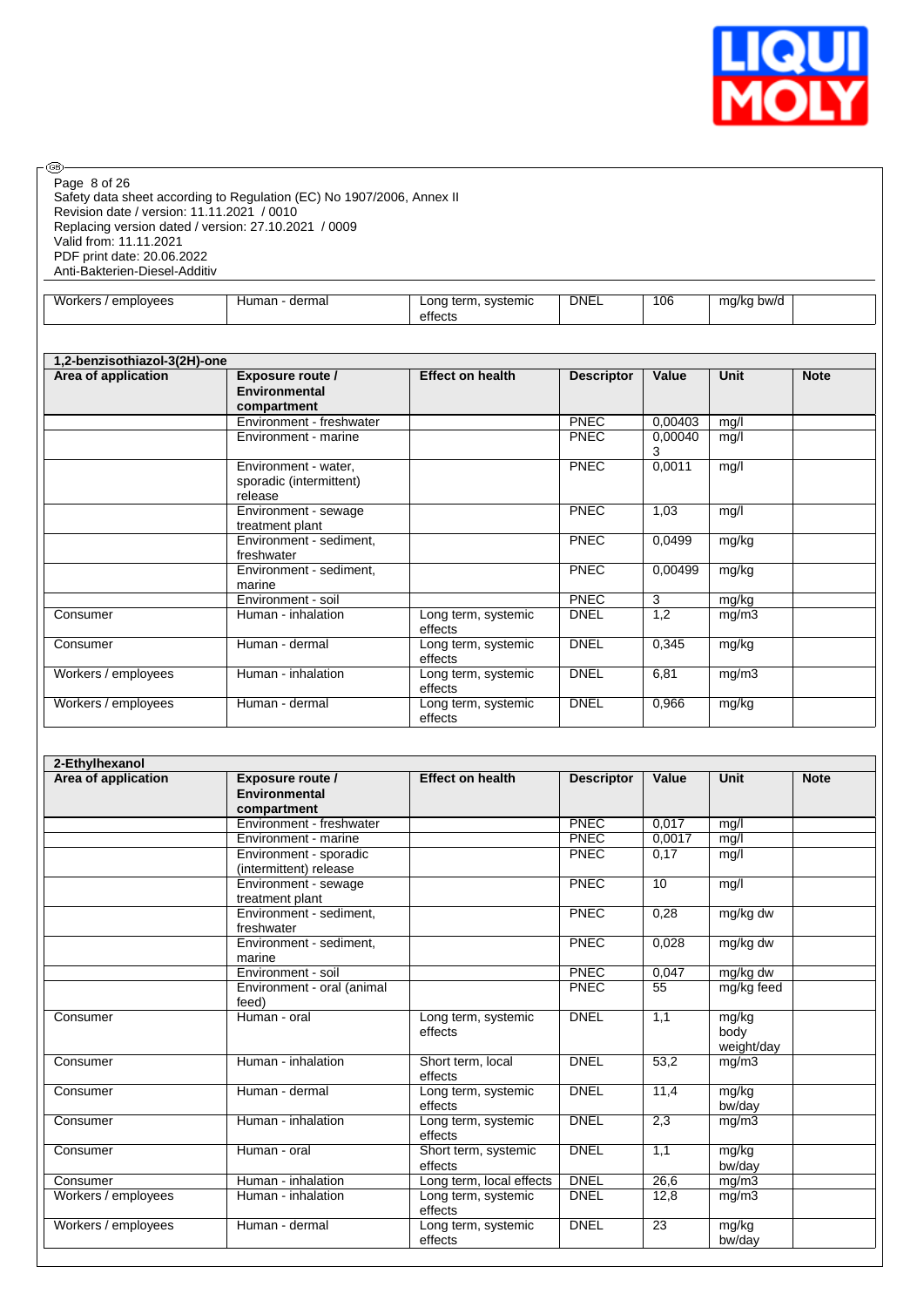

Page 9 of 26

രി

Safety data sheet according to Regulation (EC) No 1907/2006, Annex II Revision date / version: 11.11.2021 / 0010 Replacing version dated / version: 27.10.2021 / 0009 Valid from: 11.11.2021 PDF print date: 20.06.2022 Anti-Bakterien-Diesel-Additiv

| Workers / employees | Human - inhalation | Short term, local        | <b>DNEL</b> | 53,2 | mg/m3 |  |
|---------------------|--------------------|--------------------------|-------------|------|-------|--|
|                     |                    | effects                  |             |      |       |  |
| Workers / employees | Human - inhalation | Long term, local effects | <b>DNEL</b> | 53,2 | mq/m3 |  |
| Workers / employees | Human - oral       | Long term, systemic      | <b>DNEL</b> | 12,8 | mg/m3 |  |
|                     |                    | effects                  |             |      |       |  |

| Distillates (petroleum), hydrotreated heavy paraffinic |                            |                          |                   |       |             |             |  |
|--------------------------------------------------------|----------------------------|--------------------------|-------------------|-------|-------------|-------------|--|
| Area of application                                    | Exposure route /           | <b>Effect on health</b>  | <b>Descriptor</b> | Value | <b>Unit</b> | <b>Note</b> |  |
|                                                        | Environmental              |                          |                   |       |             |             |  |
|                                                        | compartment                |                          |                   |       |             |             |  |
|                                                        | Environment - oral (animal |                          | <b>PNEC</b>       | 9.33  | mg/kg feed  |             |  |
|                                                        | feed)                      |                          |                   |       |             |             |  |
| Consumer                                               | Human - inhalation         | Long term, local effects | <b>DNEL</b>       | 1.2   | ma/m3       |             |  |
| Workers / employees                                    | Human - inhalation         | Long term, local effects | <b>DNEL</b>       | 5,4   | mq/m3       |             |  |

WEL-TWA = Workplace Exposure Limit - Long-term exposure limit (8-hour TWA (= time weighted average) reference period) EH40. AGW = "Arbeitsplatzgrenzwert" (workplace limit value, Germany).

(8) = Inhalable fraction (Directive 2017/164/EU, Directive 2004/37/CE). (9) = Respirable fraction (Directive 2017/164/EU, Directive 2004/37/CE).  $(11)$  = Inhalable fraction (Directive 2004/37/CE). (12) = Inhalable fraction. Respirable fraction in those Member States that implement, on the date of the entry into force of this Directive, a biomonitoring system with a biological limit value not exceeding 0,002 mg Cd/g creatinine in urine (Directive 2004/37/CE). | WEL-STEL = Workplace Exposure Limit - Short-term exposure limit (15-minute reference period).

 $(8)$  = Inhalable fraction (2017/164/EU, 2017/2398/EU). (9) = Respirable fraction (2017/164/EU), 2017/2398/EU). (10) = Short-term exposure limit value in relation to a reference period of 1 minute (2017/164/EU). | BMGV = Biological monitoring guidance value EH40. BGW = "Biologischer Grenzwert" (biological limit value, Germany) | Other information: Sen = Capable of causing occupational asthma. Sk = Can be absorbed through skin. Carc = Capable of causing cancer and/or heritable genetic damage.

\*\* = The exposure limit for this substance is repealed through the TRGS 900 (Germany) of January 2006 with the goal of revision. (13) = The substance can cause sensitisation of the skin and of the respiratory tract (Directive 2004/37/CE), (14) = The substance can cause sensitisation of the skin (Directive 2004/37/CE).

# **8.2 Exposure controls**

# **8.2.1 Appropriate engineering controls**

Ensure good ventilation. This can be achieved by local suction or general air extraction.

If this is insufficient to maintain the concentration under the WEL or AGW values, suitable breathing protection should be worn.

Applies only if maximum permissible exposure values are listed here.

Suitable assessment methods for reviewing the effectiveness of protection measures adopted include metrological and non-metrological investigative techniques.

These are specified by e.g. EN 14042.

EN 14042 "Workplace atmospheres. Guide for the application and use of procedures for the assessment of exposure to chemical and biological agents".

### **8.2.2 Individual protection measures, such as personal protective equipment**

General hygiene measures for the handling of chemicals are applicable.

Wash hands before breaks and at end of work.

Keep away from food, drink and animal feedingstuffs.

Remove contaminated clothing and protective equipment before entering areas in which food is consumed.

Eye/face protection: Tight fitting protective goggles with side protection (EN 166).

Skin protection - Hand protection: Chemical resistant protective gloves (EN ISO 374). If applicable Protective Neoprene® / polychloroprene gloves (EN ISO 374). Protective nitrile gloves (EN ISO 374). Protective gloves made of fluorocarbon rubber (EN ISO 374). Minimum layer thickness in mm: 0,5 Permeation time (penetration time) in minutes:  $> 480$ 

The breakthrough times determined in accordance with EN 16523-1 were not obtained under practical conditions. The recommended maximum wearing time is 50% of breakthrough time. Protective hand cream recommended.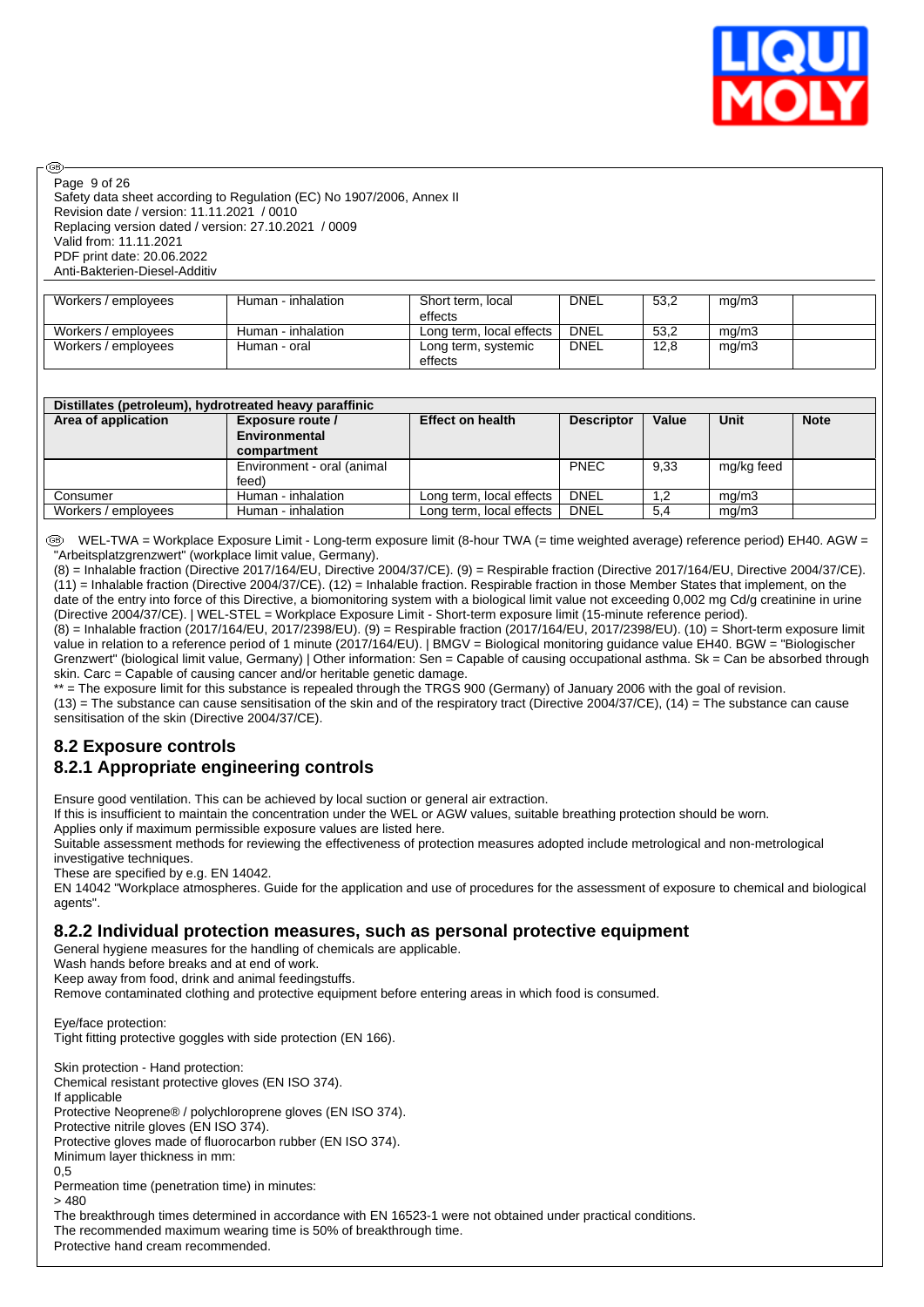

Safety data sheet according to Regulation (EC) No 1907/2006, Annex II Revision date / version: 11.11.2021 / 0010 Replacing version dated / version: 27.10.2021 / 0009 Valid from: 11.11.2021 PDF print date: 20.06.2022 Anti-Bakterien-Diesel-Additiv Page 10 of 26

Skin protection - Other: Protective working garments (e.g. safety shoes EN ISO 20345, long-sleeved protective working garments).

Respiratory protection: If OES or MEL is exceeded. Filter A P2 (EN 14387), code colour brown, white Observe wearing time limitations for respiratory protection equipment.

Thermal hazards: Not applicable

൹

Additional information on hand protection - No tests have been performed.

In the case of mixtures, the selection has been made according to the knowledge available and the information about the contents. Selection of materials derived from glove manufacturer's indications.

Final selection of glove material must be made taking the breakthrough times, permeation rates and degradation into account. Selection of a suitable glove depends not only on the material but also on other quality characteristics and varies from manufacturer to manufacturer.

In the case of mixtures, the resistance of glove materials cannot be predicted and must therefore be tested before use.

The exact breakthrough time of the glove material can be requested from the protective glove manufacturer and must be observed.

#### **8.2.3 Environmental exposure controls**

No information available at present.

### **SECTION 9: Physical and chemical properties**

#### **9.1 Information on basic physical and chemical properties**

| Physical state:                                           | Liquid                                               |
|-----------------------------------------------------------|------------------------------------------------------|
| Colour:                                                   | <b>Brown</b>                                         |
| Odour:                                                    | Characteristic                                       |
| Melting point/freezing point:                             | There is no information available on this parameter. |
| Boiling point or initial boiling point and boiling range: | There is no information available on this parameter. |
| Flammability:                                             | Flammable                                            |
| Lower explosion limit:                                    | There is no information available on this parameter. |
| Upper explosion limit:                                    | There is no information available on this parameter. |
| Flash point:                                              | 63 °C                                                |
| Auto-ignition temperature:                                | There is no information available on this parameter. |
| Decomposition temperature:                                | There is no information available on this parameter. |
| pH:                                                       | Mixture is non-soluble (in water).                   |
| Kinematic viscosity:                                      | $\leq$ 20.5 mm2/s (40°C)                             |
| Kinematic viscosity:                                      | $<$ 7 mm2/s (40 $^{\circ}$ C)                        |
| Solubility:                                               | Insoluble                                            |
| Partition coefficient n-octanol/water (log value):        | Does not apply to mixtures.                          |
| Vapour pressure:                                          | There is no information available on this parameter. |
| Density and/or relative density:                          | $0,905$ g/cm3 (20 $^{\circ}$ C)                      |
| Relative vapour density:                                  | There is no information available on this parameter. |
| Particle characteristics:                                 | Does not apply to liquids.                           |
| 9.2 Other information                                     |                                                      |
| Explosives:                                               | Product is not explosive.                            |

Oxidising liquids: No

# **SECTION 10: Stability and reactivity**

#### **10.1 Reactivity**

Risk of explosion if heated under confinement. **10.2 Chemical stability** Stable with proper storage and handling. **10.3 Possibility of hazardous reactions** No dangerous reactions are known. **10.4 Conditions to avoid** Heating, open flame, ignition sources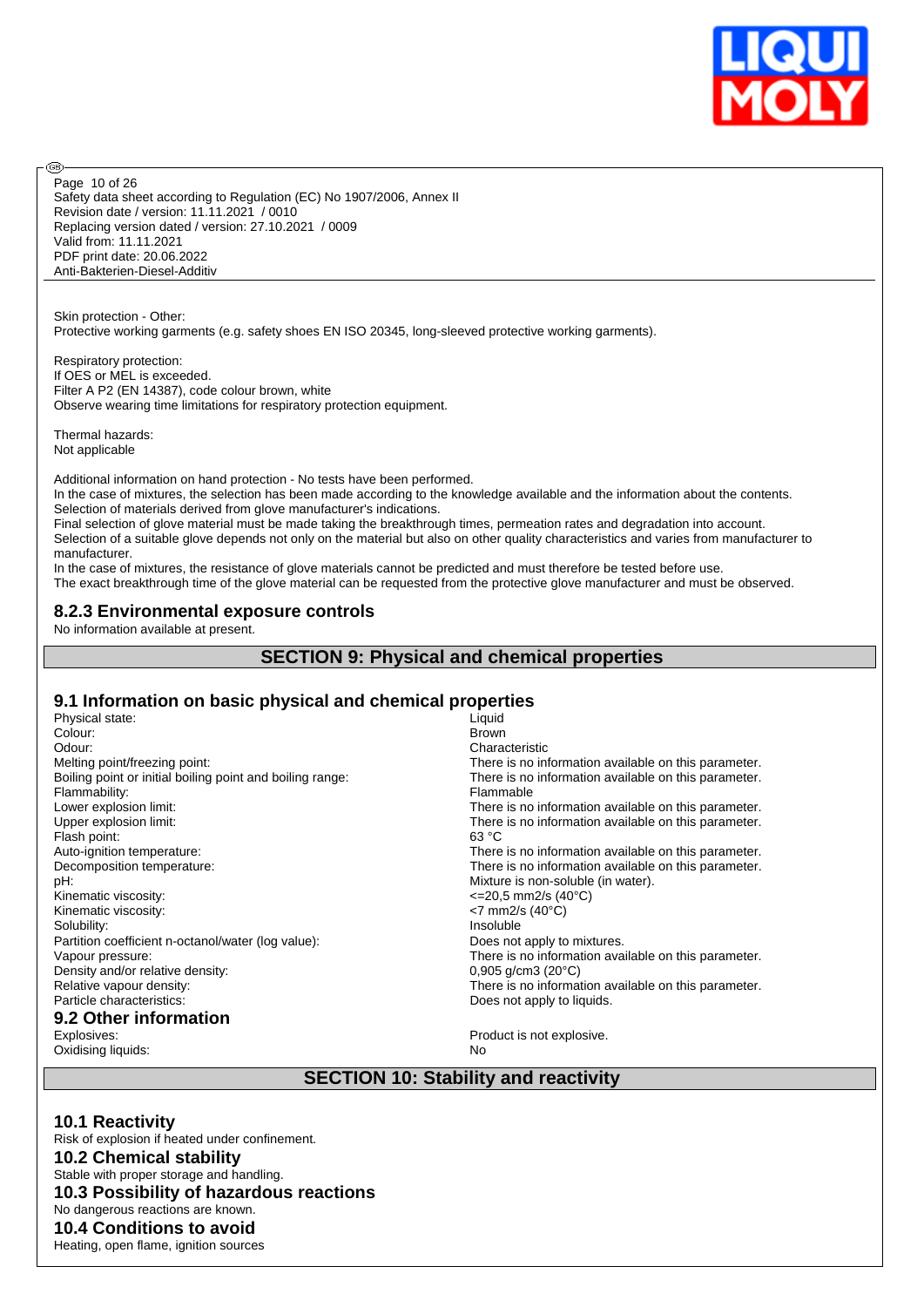

Page 11 of 26

◉

Safety data sheet according to Regulation (EC) No 1907/2006, Annex II Revision date / version: 11.11.2021 / 0010 Replacing version dated / version: 27.10.2021 / 0009 Valid from: 11.11.2021 PDF print date: 20.06.2022 Anti-Bakterien-Diesel-Additiv

#### **10.5 Incompatible materials**

Avoid contact with strong oxidizing agents.

#### **10.6 Hazardous decomposition products**

No decomposition when used as directed.

# **SECTION 11: Toxicological information**

#### **11.1. Information on hazard classes as defined in Regulation (EC) No 1272/2008**

Possibly more information on health effects, see Section 2.1 (classification).

| Anti-Bakterien-Diesel-Additiv    |                 |       |         |          |                    |                   |
|----------------------------------|-----------------|-------|---------|----------|--------------------|-------------------|
| Toxicity / effect                | <b>Endpoint</b> | Value | Unit    | Organism | <b>Test method</b> | <b>Notes</b>      |
| Acute toxicity, by oral route:   | <b>ATE</b>      | 1487  | mg/kg   |          |                    | calculated value  |
| Acute toxicity, by dermal route: | <b>ATE</b>      | >2000 | mg/kg   |          |                    | calculated value  |
| Acute toxicity, by inhalation:   | <b>ATE</b>      | 11,32 | mq/l/4h |          |                    | calculated value. |
|                                  |                 |       |         |          |                    | Vapours           |
| Acute toxicity, by inhalation:   | <b>ATE</b>      | 3,95  | mg/l/4h |          |                    | calculated value. |
|                                  |                 |       |         |          |                    | Aerosol, Mist     |
| Skin corrosion/irritation:       |                 |       |         |          |                    | n.d.a.            |
| Serious eye damage/irritation:   |                 |       |         |          |                    | n.d.a.            |
| Respiratory or skin              |                 |       |         |          |                    | n.d.a.            |
| sensitisation:                   |                 |       |         |          |                    |                   |
| Germ cell mutagenicity:          |                 |       |         |          |                    | n.d.a.            |
| Carcinogenicity:                 |                 |       |         |          |                    | n.d.a.            |
| Reproductive toxicity:           |                 |       |         |          |                    | n.d.a.            |
| Specific target organ toxicity - |                 |       |         |          |                    | n.d.a.            |
| single exposure (STOT-SE):       |                 |       |         |          |                    |                   |
| Specific target organ toxicity - |                 |       |         |          |                    | n.d.a.            |
| repeated exposure (STOT-RE):     |                 |       |         |          |                    |                   |
| Aspiration hazard:               |                 |       |         |          |                    | n.d.a.            |
| Symptoms:                        |                 |       |         |          |                    | n.d.a.            |

| Hydrocarbons, C10-C13, n-alkanes, isoalkanes, cyclics, <2% aromatics |                 |       |          |             |                                      |                         |  |  |
|----------------------------------------------------------------------|-----------------|-------|----------|-------------|--------------------------------------|-------------------------|--|--|
| Toxicity / effect                                                    | <b>Endpoint</b> | Value | Unit     | Organism    | <b>Test method</b>                   | <b>Notes</b>            |  |  |
| Acute toxicity, by oral route:                                       | LD50            | >5000 | mg/kg    | Rat         | OECD 401 (Acute Oral                 | Analogous               |  |  |
|                                                                      |                 |       |          |             | Toxicity)                            | conclusion              |  |  |
| Acute toxicity, by dermal route:                                     | LD50            | >5000 | mg/kg    | Rabbit      | OECD 402 (Acute                      | Analogous               |  |  |
|                                                                      |                 |       |          |             | Dermal Toxicity)                     | conclusion              |  |  |
| Acute toxicity, by inhalation:                                       | LC50            | >4951 | mg/m3/4h | Rat         | OECD 403 (Acute                      | Analogous               |  |  |
|                                                                      |                 |       |          |             | Inhalation Toxicity)                 | conclusion,             |  |  |
|                                                                      |                 |       |          |             |                                      | Vapours                 |  |  |
| Skin corrosion/irritation:                                           |                 |       |          |             | OECD 404 (Acute                      | Not irritant,           |  |  |
|                                                                      |                 |       |          |             | Dermal                               | Analogous               |  |  |
|                                                                      |                 |       |          |             | Irritation/Corrosion)                | conclusion              |  |  |
| Serious eye damage/irritation:                                       |                 |       |          |             | OECD 405 (Acute Eye                  | Not irritant.           |  |  |
|                                                                      |                 |       |          |             | Irritation/Corrosion)                | Analogous               |  |  |
|                                                                      |                 |       |          |             |                                      | conclusion              |  |  |
| Respiratory or skin                                                  |                 |       |          |             | OECD 406 (Skin                       | Not sensitizising,      |  |  |
| sensitisation:                                                       |                 |       |          |             | Sensitisation)                       | Analogous               |  |  |
|                                                                      |                 |       |          |             |                                      | conclusion              |  |  |
| Germ cell mutagenicity:                                              |                 |       |          |             | OECD 473 (In Vitro                   | Negative,               |  |  |
|                                                                      |                 |       |          |             | Mammalian                            | Analogous               |  |  |
|                                                                      |                 |       |          |             | Chromosome                           | conclusion              |  |  |
|                                                                      |                 |       |          |             | <b>Aberration Test)</b>              |                         |  |  |
| Germ cell mutagenicity:                                              |                 |       |          |             | OECD 474 (Mammalian                  | Negative,               |  |  |
|                                                                      |                 |       |          |             | Erythrocyte                          | Analogous               |  |  |
|                                                                      |                 |       |          | Salmonella  | Micronucleus Test)                   | conclusion              |  |  |
| Germ cell mutagenicity:                                              |                 |       |          |             | OECD 471 (Bacterial                  | Negative                |  |  |
|                                                                      |                 |       |          | typhimurium | <b>Reverse Mutation Test)</b>        |                         |  |  |
| Carcinogenicity:                                                     |                 |       |          |             | OECD 453 (Combined<br>Chronic        | Negative,               |  |  |
|                                                                      |                 |       |          |             |                                      | Analogous<br>conclusion |  |  |
|                                                                      |                 |       |          |             | Toxicity/Carcinogenicity<br>Studies) |                         |  |  |
|                                                                      |                 |       |          |             |                                      |                         |  |  |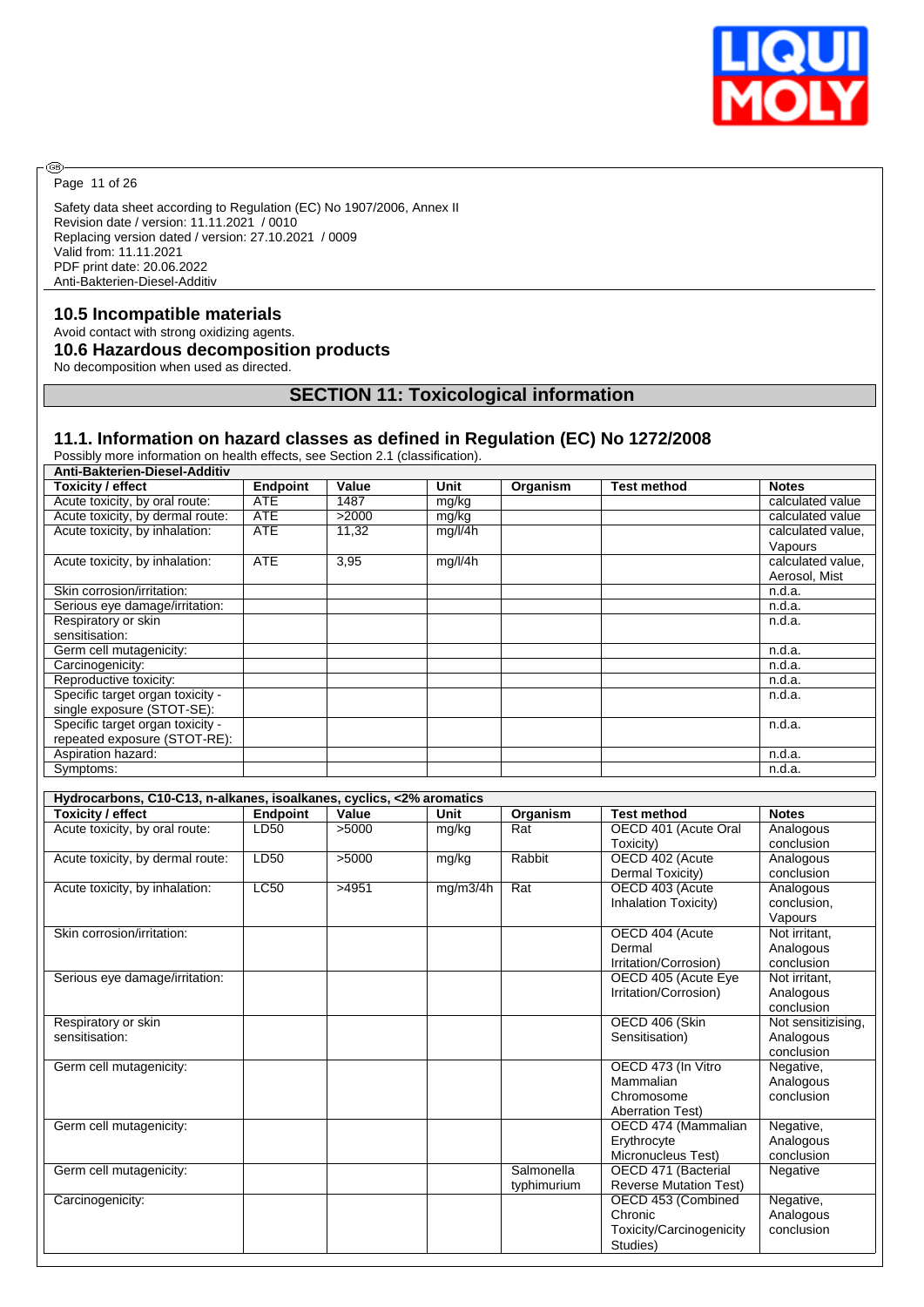

 $\circledcirc$ Page 12 of 26

Safety data sheet according to Regulation (EC) No 1907/2006, Annex II Revision date / version: 11.11.2021 / 0010 Replacing version dated / version: 27.10.2021 / 0009 Valid from: 11.11.2021 PDF print date: 20.06.2022 Anti-Bakterien-Diesel-Additiv

| Reproductive toxicity:           |  | OECD 414 (Prenatal       | Negative,       |
|----------------------------------|--|--------------------------|-----------------|
|                                  |  | Developmental Toxicity   | Analogous       |
|                                  |  | Study)                   | conclusion      |
| Specific target organ toxicity - |  | OECD 408 (Repeated       | Negative,       |
| repeated exposure (STOT-RE):     |  | Dose 90-Day Oral         | Analogous       |
|                                  |  | <b>Toxicity Study in</b> | conclusion      |
|                                  |  | Rodents)                 |                 |
| Aspiration hazard:               |  |                          | Yes             |
| Symptoms:                        |  |                          | unconsciousness |
|                                  |  |                          | , headaches,    |
|                                  |  |                          | dizziness,      |
|                                  |  |                          | mucous          |
|                                  |  |                          | membrane        |
|                                  |  |                          | irritation      |

| 2-ethylhexyl nitrate             |                 |       |         |                  |                               |                   |
|----------------------------------|-----------------|-------|---------|------------------|-------------------------------|-------------------|
| <b>Toxicity / effect</b>         | <b>Endpoint</b> | Value | Unit    | Organism         | <b>Test method</b>            | <b>Notes</b>      |
| Acute toxicity, by dermal route: |                 |       |         |                  |                               | Experiences on    |
|                                  |                 |       |         |                  |                               | persons.,         |
|                                  |                 |       |         |                  |                               | Harmful           |
| Acute toxicity, by inhalation:   |                 |       |         |                  |                               | Experiences on    |
|                                  |                 |       |         |                  |                               | persons.,         |
|                                  |                 |       |         |                  |                               | Harmful           |
| Acute toxicity, by inhalation:   | <b>LCLo</b>     | >4,6  | mg/l/1h | Rat              |                               | Mist              |
| Skin corrosion/irritation:       |                 |       |         | Rabbit           | OECD 404 (Acute               | Not irritant,     |
|                                  |                 |       |         |                  | Dermal                        | Repeated          |
|                                  |                 |       |         |                  | Irritation/Corrosion)         | exposure may      |
|                                  |                 |       |         |                  |                               | cause skin        |
|                                  |                 |       |         |                  |                               | dryness or        |
|                                  |                 |       |         |                  |                               | cracking.         |
| Serious eye damage/irritation:   |                 |       |         | Rabbit           | OECD 405 (Acute Eye           | Not irritant      |
|                                  |                 |       |         |                  | Irritation/Corrosion)         |                   |
| Respiratory or skin              |                 |       |         | Guinea pig       | OECD 406 (Skin                | No (skin contact) |
| sensitisation:                   |                 |       |         |                  | Sensitisation)                |                   |
| Germ cell mutagenicity:          |                 |       |         | Salmonella       | OECD 471 (Bacterial           | Negative          |
|                                  |                 |       |         | typhimurium      | <b>Reverse Mutation Test)</b> |                   |
| Germ cell mutagenicity:          |                 |       |         | Mouse            | OECD 476 (In Vitro            | Negative          |
|                                  |                 |       |         |                  | <b>Mammalian Cell Gene</b>    |                   |
|                                  |                 |       |         |                  | <b>Mutation Test)</b>         |                   |
| Germ cell mutagenicity:          |                 |       |         | Human being      | OECD 473 (In Vitro            | Negative          |
|                                  |                 |       |         |                  | Mammalian                     |                   |
|                                  |                 |       |         |                  | Chromosome                    |                   |
|                                  |                 |       |         |                  | <b>Aberration Test)</b>       |                   |
| Reproductive toxicity:           | <b>NOAEL</b>    | 100   | mg/kg   |                  | <b>OECD 421</b>               | Negative          |
|                                  |                 |       | bw/d    |                  | (Reproduction/Developm        |                   |
|                                  |                 |       |         |                  | ental Toxicity Screening      |                   |
|                                  |                 |       |         |                  | Test)                         |                   |
| Reproductive toxicity            |                 |       |         | Rat              | OECD 414 (Prenatal            | Analogous         |
| (Developmental toxicity):        |                 |       |         |                  | <b>Developmental Toxicity</b> | conclusion        |
|                                  |                 |       |         |                  | Study)                        |                   |
| Specific target organ toxicity - | <b>NOAEL</b>    | 500   | mg/kg   | Rabbit           |                               | Negativedermal    |
| repeated exposure (STOT-RE),     |                 |       | bw/d    |                  |                               |                   |
| dermal:                          |                 |       |         |                  |                               |                   |
| Symptoms:                        |                 |       |         |                  |                               | drying of the     |
|                                  |                 |       |         |                  |                               | skin., may cause  |
|                                  |                 |       |         |                  |                               | headaches and     |
|                                  |                 |       |         |                  |                               | vertigo., nausea, |
|                                  |                 |       |         |                  |                               | drop in blood     |
|                                  |                 |       |         |                  |                               | pressure,         |
|                                  |                 |       |         |                  |                               | diarrhoea,        |
|                                  |                 |       |         |                  |                               | unconsciousness   |
| Specific target organ toxicity - | <b>NOAEL</b>    | 863   | mg/m3   | $\overline{Rat}$ | OECD 413 (Subchronic          | Vapours,          |
| repeated exposure (STOT-RE),     |                 |       |         |                  | Inhalation Toxicity - 90-     | Analogous         |
| inhalat.:                        |                 |       |         |                  | Day Study)                    | conclusion        |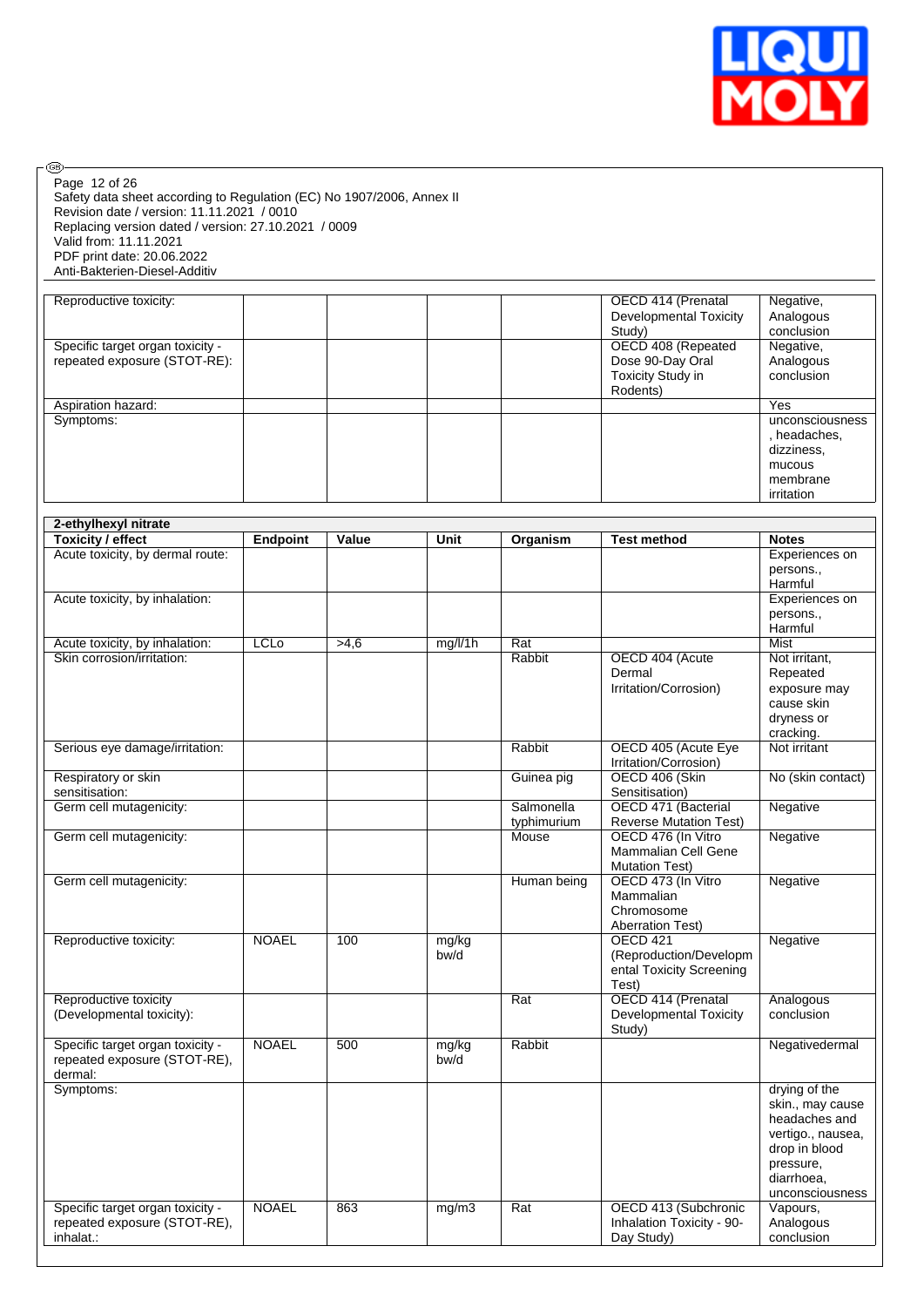

 $\circledcirc$ Page 13 of 26

Safety data sheet according to Regulation (EC) No 1907/2006, Annex II Revision date / version: 11.11.2021 / 0010 Replacing version dated / version: 27.10.2021 / 0009 Valid from: 11.11.2021 PDF print date: 20.06.2022 Anti-Bakterien-Diesel-Additiv

| <b>Methyl salicylate</b>         |            |       |       |          |                       |                          |  |
|----------------------------------|------------|-------|-------|----------|-----------------------|--------------------------|--|
| <b>Toxicity / effect</b>         | Endpoint   | Value | Unit  | Organism | <b>Test method</b>    | <b>Notes</b>             |  |
| Acute toxicity, by oral route:   | <b>ATE</b> | 890   | mg/kg |          |                       |                          |  |
| Acute toxicity, by dermal route: | LD50       | >5000 | mg/kg | Rabbit   | OECD 402 (Acute       |                          |  |
|                                  |            |       |       |          | Dermal Toxicity)      |                          |  |
| Skin corrosion/irritation:       |            |       |       | Rabbit   | OECD 404 (Acute       | Not irritant             |  |
|                                  |            |       |       |          | Dermal                |                          |  |
|                                  |            |       |       |          | Irritation/Corrosion) |                          |  |
| Serious eye damage/irritation:   |            |       |       | Rabbit   | OECD 491 (Short-time  | Eye Dam. 1               |  |
|                                  |            |       |       |          | Exposure  Chemicals   |                          |  |
|                                  |            |       |       |          | Causing Eye Dam.,     |                          |  |
|                                  |            |       |       |          | Chem. Not Requir. Eye |                          |  |
|                                  |            |       |       |          | Dam. or Irrit.)       |                          |  |
| Symptoms:                        |            |       |       |          |                       | acidosis,                |  |
|                                  |            |       |       |          |                       | respiratory<br>distress. |  |
|                                  |            |       |       |          |                       | annoyance,               |  |
|                                  |            |       |       |          |                       | blisters.                |  |
|                                  |            |       |       |          |                       | heart/circulatory        |  |
|                                  |            |       |       |          |                       | disorders,               |  |
|                                  |            |       |       |          |                       | coughing,                |  |
|                                  |            |       |       |          |                       | cramps,                  |  |
|                                  |            |       |       |          |                       | stomach pain,            |  |
|                                  |            |       |       |          |                       | intoxication,            |  |
|                                  |            |       |       |          |                       | mucous                   |  |
|                                  |            |       |       |          |                       | membrane                 |  |
|                                  |            |       |       |          |                       | irritation, pain in      |  |
|                                  |            |       |       |          |                       | chest, sweats,           |  |
|                                  |            |       |       |          |                       | dizziness, visual        |  |
|                                  |            |       |       |          |                       | disturbances,            |  |
|                                  |            |       |       |          |                       | nausea and               |  |
|                                  |            |       |       |          |                       | vomiting.                |  |

| Ethanediol                       |                 |       |         |             |                               |                   |
|----------------------------------|-----------------|-------|---------|-------------|-------------------------------|-------------------|
| Toxicity / effect                | <b>Endpoint</b> | Value | Unit    | Organism    | <b>Test method</b>            | <b>Notes</b>      |
| Acute toxicity, by oral route:   | LD50            | 1600  | mg/kg   | Human being |                               |                   |
| Acute toxicity, by dermal route: | LD50            | 9530  | mg/kg   | Rabbit      |                               |                   |
| Acute toxicity, by dermal route: | LD50            | >3500 | mg/kg   | Mouse       |                               |                   |
| Acute toxicity, by inhalation:   | <b>LC50</b>     | >2.5  | mg/l/6h | Rat         |                               |                   |
| Skin corrosion/irritation:       |                 |       |         | Rabbit      |                               | Not irritant      |
| Serious eye damage/irritation:   |                 |       |         | Rabbit      |                               | Not irritant      |
| Respiratory or skin              |                 |       |         | Human being | (Patch-Test)                  | Negative          |
| sensitisation:                   |                 |       |         |             |                               |                   |
| Germ cell mutagenicity:          |                 |       |         | Salmonella  | OECD 471 (Bacterial           | Negative          |
|                                  |                 |       |         | typhimurium | <b>Reverse Mutation Test)</b> |                   |
| Germ cell mutagenicity:          |                 |       |         | Rat         | in vivo                       | Negative          |
| Carcinogenicity:                 | <b>NOAEL</b>    | 1500  | mg/kg   | Mouse       |                               | Male oral, 2 a    |
| Reproductive toxicity:           | <b>NOAEL</b>    | 1000  | mg/kg   | Rat         |                               |                   |
|                                  |                 |       | bw/d    |             |                               |                   |
| Symptoms:                        |                 |       |         |             |                               | ataxia, breathing |
|                                  |                 |       |         |             |                               | difficulties,     |
|                                  |                 |       |         |             |                               | unconsciousness   |
|                                  |                 |       |         |             |                               | cramps, fatique   |

| 1,2-benzisothiazol-3(2H)-one     |             |       |         |          |                      |              |  |
|----------------------------------|-------------|-------|---------|----------|----------------------|--------------|--|
| Toxicity / effect                | Endpoint    | Value | Unit    | Organism | <b>Test method</b>   | <b>Notes</b> |  |
| Acute toxicity, by oral route:   | LD50        | 490   | mg/kg   | Rat      | OECD 401 (Acute Oral |              |  |
|                                  |             |       |         |          | Toxicity)            |              |  |
| Acute toxicity, by oral route:   | LD50        | 670   | mg/kg   | Rat      | OECD 401 (Acute Oral | Male         |  |
|                                  |             |       |         |          | Toxicity)            |              |  |
| Acute toxicity, by dermal route: | LD50        | >2000 | mg/kg   | Rat      | OECD 402 (Acute      |              |  |
|                                  |             |       |         |          | Dermal Toxicity)     |              |  |
| Acute toxicity, by inhalation:   | <b>LC50</b> | 0,4   | mg/l/4h | Rat      | OECD 403 (Acute      | Aerosol      |  |
|                                  |             |       |         |          | Inhalation Toxicity) |              |  |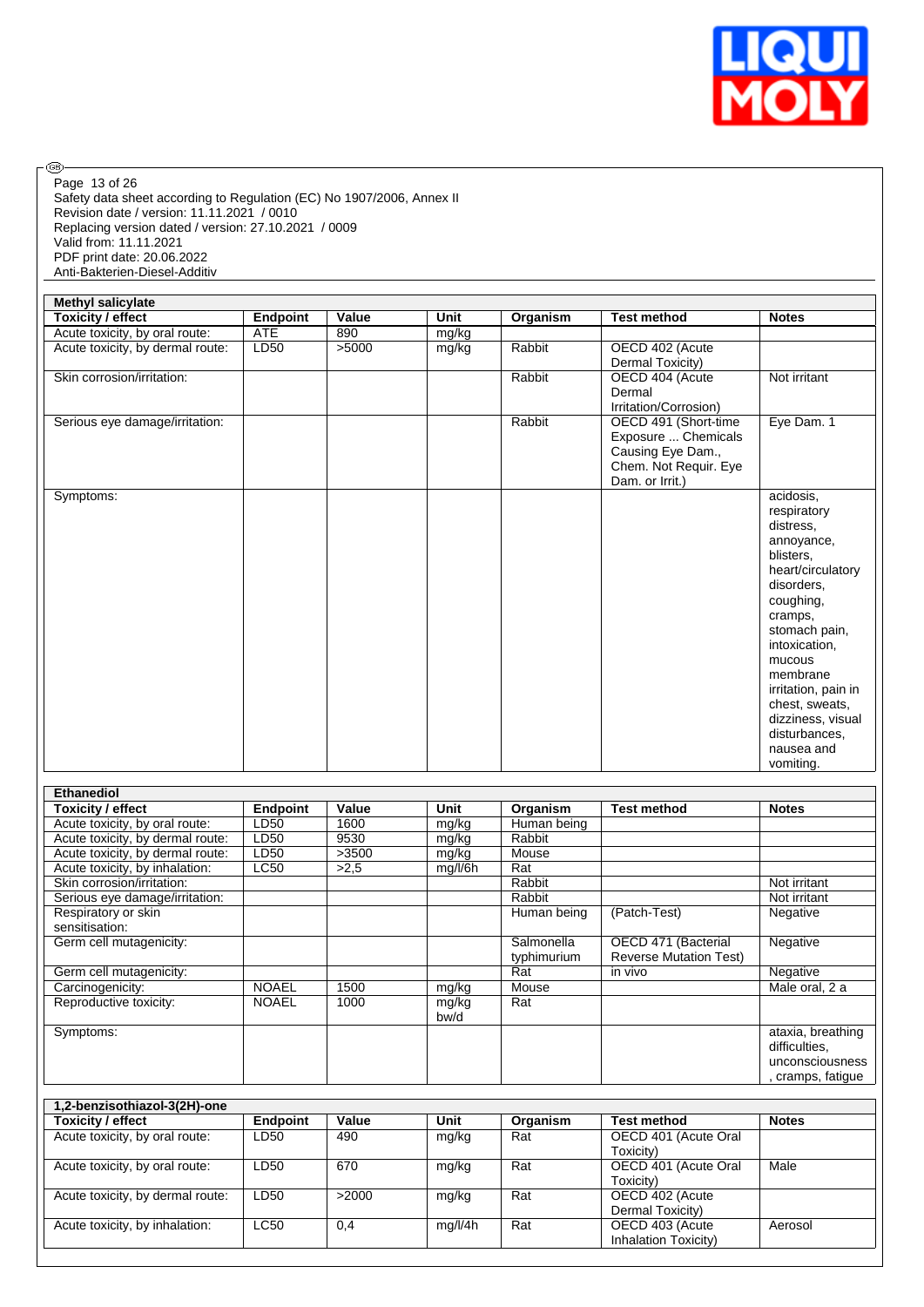

Safety data sheet according to Regulation (EC) No 1907/2006, Annex II Revision date / version: 11.11.2021 / 0010 Replacing version dated / version: 27.10.2021 / 0009 Valid from: 11.11.2021 PDF print date: 20.06.2022 Anti-Bakterien-Diesel-Additiv Page 14 of 26

| Skin corrosion/irritation:       |              |     |         | Rabbit      | <b>U.S. EPA 81-5</b>          | Irritant     |
|----------------------------------|--------------|-----|---------|-------------|-------------------------------|--------------|
| Serious eye damage/irritation:   |              |     |         | Rabbit      | OECD 437 (Bovine              | Eye Dam. 1   |
|                                  |              |     |         |             | Corneal Opacity +             |              |
|                                  |              |     |         |             | Permeability Test for         |              |
|                                  |              |     |         |             | Identif. Ocular Corros. +     |              |
|                                  |              |     |         |             | Severe Irritants)             |              |
| Respiratory or skin              |              |     |         | Guinea pig  | OECD 406 (Skin                | Skin Sens, 1 |
| sensitisation:                   |              |     |         |             | Sensitisation)                |              |
| Respiratory or skin              |              |     |         | Mouse       | OECD 429 (Skin                | Yes (skin    |
| sensitisation:                   |              |     |         |             | Sensitisation - Local         | contact)     |
|                                  |              |     |         |             | Lymph Node Assay)             |              |
| Germ cell mutagenicity:          |              |     |         | Salmonella  | OECD 471 (Bacterial           | Negative     |
|                                  |              |     |         | typhimurium | <b>Reverse Mutation Test)</b> |              |
| Germ cell mutagenicity:          |              |     |         | Mouse       | OECD 474 (Mammalian           | Negative     |
|                                  |              |     |         |             | Erythrocyte                   |              |
|                                  |              |     |         |             | Micronucleus Test)            |              |
| Germ cell mutagenicity:          |              |     |         | Mouse       | OECD 476 (In Vitro            | Negative     |
|                                  |              |     |         |             | <b>Mammalian Cell Gene</b>    |              |
|                                  |              |     |         |             | <b>Mutation Test)</b>         |              |
| Specific target organ toxicity - | <b>NOAEL</b> | 150 | mg/kg/d | Rat         | OECD 407 (Repeated            |              |
| repeated exposure (STOT-RE):     |              |     |         |             | Dose 28-Day Oral              |              |
|                                  |              |     |         |             | <b>Toxicity Study in</b>      |              |
|                                  |              |     |         |             | Rodents)                      |              |

| 2-Ethylhexanol                                                            |                 |       |               |                           |                                                                          |                                                               |
|---------------------------------------------------------------------------|-----------------|-------|---------------|---------------------------|--------------------------------------------------------------------------|---------------------------------------------------------------|
| <b>Toxicity / effect</b>                                                  | <b>Endpoint</b> | Value | Unit          | Organism                  | <b>Test method</b>                                                       | <b>Notes</b>                                                  |
| Acute toxicity, by oral route:                                            | LD50            | 2047  | mg/kg         | Rat                       | OECD 401 (Acute Oral<br>Toxicity)                                        |                                                               |
| Acute toxicity, by dermal route:                                          | LD50            | >3000 | mg/kg         | $\overline{Rat}$          | OECD 402 (Acute<br>Dermal Toxicity)                                      |                                                               |
| Acute toxicity, by inhalation:                                            | <b>LC50</b>     | 2,7   | mg/l/4h       |                           |                                                                          | Aerosol                                                       |
| Skin corrosion/irritation:                                                |                 |       |               | Rabbit                    | OECD 404 (Acute<br>Dermal<br>Irritation/Corrosion)                       | Skin Irrit. 2                                                 |
| Serious eye damage/irritation:                                            |                 |       |               | Rabbit                    | OECD 405 (Acute Eye<br>Irritation/Corrosion)                             | Eye Irrit. 2                                                  |
| Respiratory or skin<br>sensitisation:                                     |                 |       |               | Guinea pig                |                                                                          | No (skin<br>contact)literature                                |
| Germ cell mutagenicity:                                                   |                 |       |               | Salmonella<br>typhimurium | OECD 471 (Bacterial<br><b>Reverse Mutation Test)</b>                     | Negative                                                      |
| Germ cell mutagenicity:                                                   |                 |       |               | Mammalian                 | OECD 473 (In Vitro<br>Mammalian<br>Chromosome<br><b>Aberration Test)</b> | NegativeChinese<br>hamster                                    |
| Germ cell mutagenicity:                                                   |                 |       |               | Mouse                     | OECD 476 (In Vitro<br>Mammalian Cell Gene<br><b>Mutation Test)</b>       | Negative                                                      |
| Reproductive toxicity:                                                    | <b>NOAEL</b>    | 3000  | ppm           | $\overline{Rat}$          | OECD 416 (Two-<br>generation<br><b>Reproduction Toxicity</b><br>Study)   | Negative                                                      |
| Reproductive toxicity<br>(Developmental toxicity):                        |                 |       |               | Mouse                     | OECD 414 (Prenatal<br><b>Developmental Toxicity</b><br>Study)            | Negativeoral                                                  |
| Carcinogenicity:                                                          | <b>NOAEL</b>    | 750   | mg/kg<br>bw/d | Mouse                     | <b>OECD 451</b><br>(Carcinogenicity Studies)                             | Negative                                                      |
| Specific target organ toxicity -<br>single exposure (STOT-SE):            |                 |       |               |                           |                                                                          | Irritation of the<br>respiratory tract,<br>STOT SE 3,<br>H335 |
| Specific target organ toxicity -<br>repeated exposure (STOT-RE),<br>oral: | <b>NOAEL</b>    | 125   | mg/kg<br>bw/d | Rat                       | OECD 408 (Repeated<br>Dose 90-Day Oral<br>Toxicity Study in<br>Rodents)  |                                                               |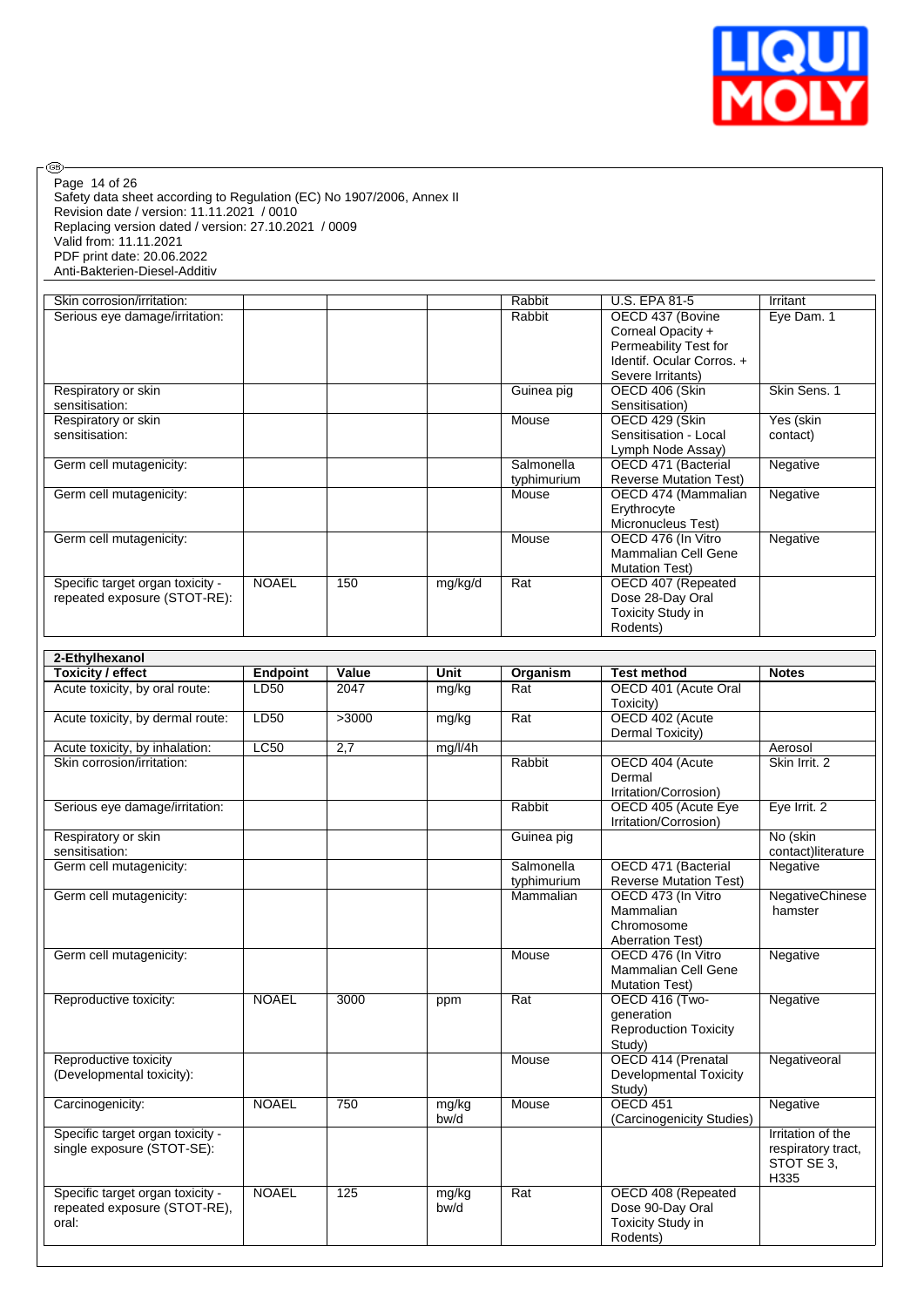

| (GB).<br>Page 15 of 26<br>Safety data sheet according to Regulation (EC) No 1907/2006, Annex II<br>Revision date / version: 11.11.2021 / 0010<br>Replacing version dated / version: 27.10.2021 / 0009<br>Valid from: 11.11.2021<br>PDF print date: 20.06.2022<br>Anti-Bakterien-Diesel-Additiv |                 |        |               |            |                                                                                    |                                                                                                                                                         |
|------------------------------------------------------------------------------------------------------------------------------------------------------------------------------------------------------------------------------------------------------------------------------------------------|-----------------|--------|---------------|------------|------------------------------------------------------------------------------------|---------------------------------------------------------------------------------------------------------------------------------------------------------|
| Symptoms:                                                                                                                                                                                                                                                                                      |                 |        |               |            |                                                                                    | unconsciousness<br>, drop in blood<br>pressure,<br>vomiting,<br>headaches,<br>cramps,<br>drowsiness,<br>mucous<br>membrane<br>irritation,<br>dizziness, |
| Specific target organ toxicity -<br>repeated exposure (STOT-RE),                                                                                                                                                                                                                               | <b>NOAEL</b>    | 200    | mg/kg<br>bw/d | Mouse      |                                                                                    | nausea                                                                                                                                                  |
| oral:<br>Specific target organ toxicity -<br>repeated exposure (STOT-RE),<br>inhalat.:                                                                                                                                                                                                         | <b>NOAEC</b>    | 0,6384 | mg/l          | Rat        | OECD 413 (Subchronic<br>Inhalation Toxicity - 90-<br>Day Study)                    | Vapours                                                                                                                                                 |
|                                                                                                                                                                                                                                                                                                |                 |        |               |            |                                                                                    |                                                                                                                                                         |
| Alcohols, C16-18 and C18-unsatd., ethoxylated<br><b>Toxicity / effect</b>                                                                                                                                                                                                                      | <b>Endpoint</b> | Value  | Unit          | Organism   | <b>Test method</b>                                                                 | <b>Notes</b>                                                                                                                                            |
| Acute toxicity, by oral route:                                                                                                                                                                                                                                                                 | LD50            | >2000  | mg/kg         | Rat        | OECD 401 (Acute Oral<br>Toxicity)                                                  |                                                                                                                                                         |
| Acute toxicity, by dermal route:                                                                                                                                                                                                                                                               | LD50            | >2000  | mg/kg         | Rabbit     | OECD 402 (Acute<br>Dermal Toxicity)                                                |                                                                                                                                                         |
| Skin corrosion/irritation:                                                                                                                                                                                                                                                                     |                 |        |               | Rabbit     | OECD 404 (Acute<br>Dermal<br>Irritation/Corrosion)                                 | Skin Irrit. 2                                                                                                                                           |
| Serious eye damage/irritation:                                                                                                                                                                                                                                                                 |                 |        |               | Rabbit     | OECD 405 (Acute Eye<br>Irritation/Corrosion)                                       | Not irritant                                                                                                                                            |
| Respiratory or skin<br>sensitisation:                                                                                                                                                                                                                                                          |                 |        |               | Guinea pig | OECD 406 (Skin<br>Sensitisation)                                                   | No (skin<br>contact),<br>Analogous<br>conclusion                                                                                                        |
| Germ cell mutagenicity:                                                                                                                                                                                                                                                                        |                 |        |               | Rat        | OECD 475 (Mammalian<br><b>Bone Marrow</b><br>Chromosome<br><b>Aberration Test)</b> | Negative                                                                                                                                                |
| Germ cell mutagenicity:                                                                                                                                                                                                                                                                        |                 |        |               | Mammalian  | OECD 473 (In Vitro<br>Mammalian<br>Chromosome<br><b>Aberration Test)</b>           | Negative                                                                                                                                                |
| Germ cell mutagenicity:                                                                                                                                                                                                                                                                        |                 |        |               | Mammalian  | OECD 476 (In Vitro<br>Mammalian Cell Gene<br><b>Mutation Test)</b>                 | Negative                                                                                                                                                |
| Germ cell mutagenicity:                                                                                                                                                                                                                                                                        |                 |        |               | Mouse      | OECD 474 (Mammalian<br>Erythrocyte<br>Micronucleus Test)                           | Negative                                                                                                                                                |
| Aspiration hazard:                                                                                                                                                                                                                                                                             |                 |        |               |            |                                                                                    | No                                                                                                                                                      |
| Distillates (petroleum), hydrotreated heavy paraffinic                                                                                                                                                                                                                                         |                 |        |               |            |                                                                                    |                                                                                                                                                         |
| <b>Toxicity / effect</b>                                                                                                                                                                                                                                                                       | <b>Endpoint</b> | Value  | Unit          | Organism   | <b>Test method</b>                                                                 | <b>Notes</b>                                                                                                                                            |
| Acute toxicity, by oral route:                                                                                                                                                                                                                                                                 | LD50            | >5000  | mg/kg         | Rat        | OECD 401 (Acute Oral<br>Toxicity)                                                  | Analogous<br>conclusion                                                                                                                                 |
| Acute toxicity, by dermal route:                                                                                                                                                                                                                                                               | LD50            | >2000  | mg/kg         | Rabbit     | OECD 402 (Acute<br>Dermal Toxicity)                                                | Analogous<br>conclusion                                                                                                                                 |
| Acute toxicity, by inhalation:                                                                                                                                                                                                                                                                 | LC50            | >5,53  | mg/l/4h       | Rat        | OECD 403 (Acute<br>Inhalation Toxicity)                                            | Aerosol,<br>Analogous<br>conclusion                                                                                                                     |
| Skin corrosion/irritation:                                                                                                                                                                                                                                                                     |                 |        |               | Rabbit     | OECD 404 (Acute<br>Dermal                                                          | Not irritant,<br>Analogous                                                                                                                              |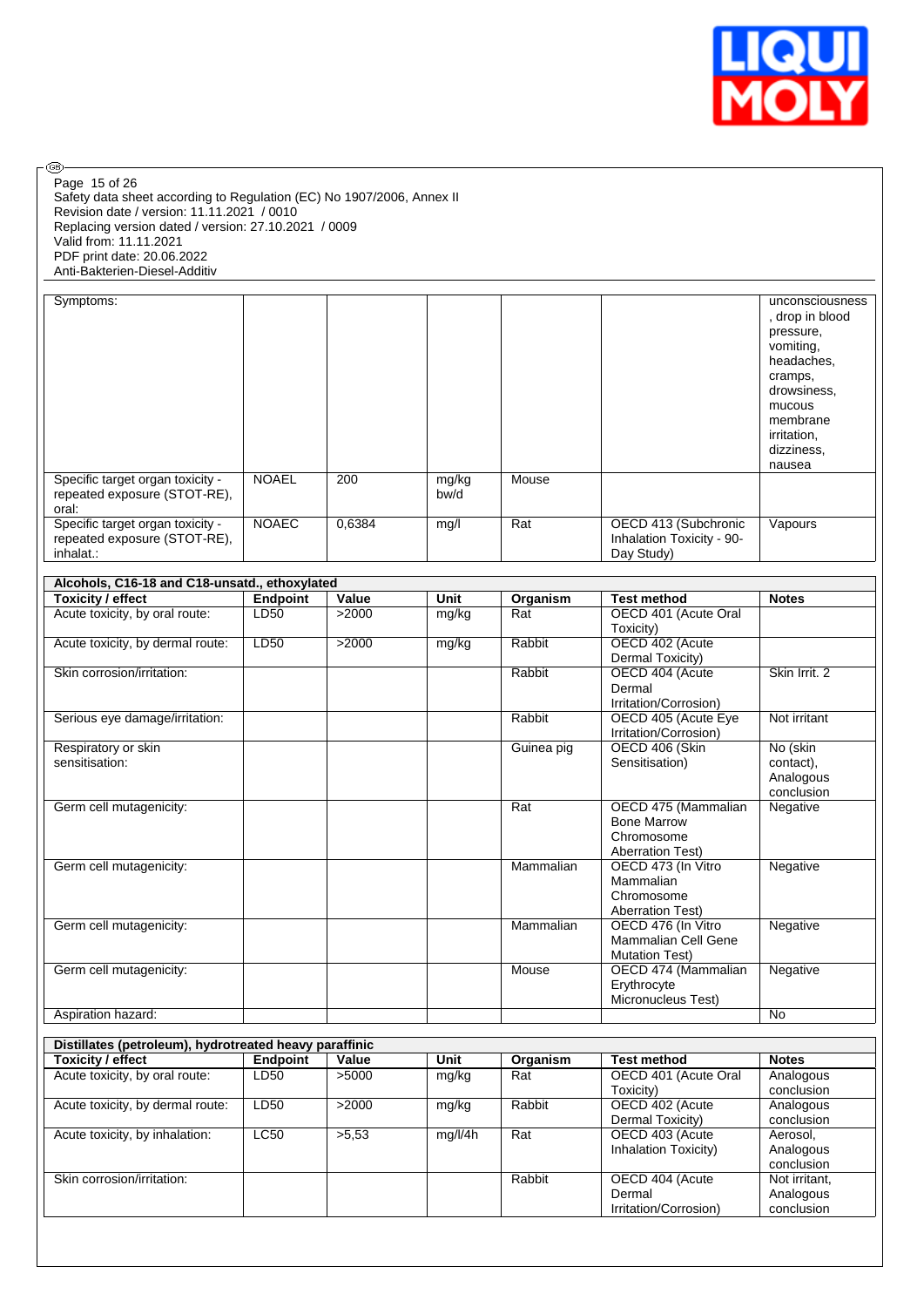

Safety data sheet according to Regulation (EC) No 1907/2006, Annex II Revision date / version: 11.11.2021 / 0010 Replacing version dated / version: 27.10.2021 / 0009 Valid from: 11.11.2021 PDF print date: 20.06.2022 Anti-Bakterien-Diesel-Additiv Page 16 of 26

 $\circledcirc$ 

| Serious eye damage/irritation:   |              |         |       | Rabbit      | OECD 405 (Acute Eye           | Not irritant,          |
|----------------------------------|--------------|---------|-------|-------------|-------------------------------|------------------------|
|                                  |              |         |       |             | Irritation/Corrosion)         | Analogous              |
|                                  |              |         |       |             |                               | conclusion             |
| Respiratory or skin              |              |         |       | Guinea pig  | OECD 406 (Skin                | No (skin               |
| sensitisation:                   |              |         |       |             | Sensitisation)                | contact),              |
|                                  |              |         |       |             |                               | Analogous              |
|                                  |              |         |       |             |                               | conclusion             |
| Germ cell mutagenicity:          |              |         |       |             | OECD 473 (In Vitro            | <b>NegativeChinese</b> |
|                                  |              |         |       |             | Mammalian                     | hamster                |
|                                  |              |         |       |             | Chromosome                    |                        |
|                                  |              |         |       |             | <b>Aberration Test)</b>       |                        |
| Germ cell mutagenicity:          |              |         |       | Salmonella  | OECD 471 (Bacterial           | Negative,              |
|                                  |              |         |       | typhimurium | <b>Reverse Mutation Test)</b> | Analogous              |
|                                  |              |         |       |             |                               | conclusion             |
| Germ cell mutagenicity:          |              |         |       | Mouse       | OECD 474 (Mammalian           | Negative,              |
|                                  |              |         |       |             | Erythrocyte                   | Analogous              |
|                                  |              |         |       |             | Micronucleus Test)            | conclusion             |
| Germ cell mutagenicity:          |              |         |       | Mammalian   | OECD 476 (In Vitro            | Negative,              |
|                                  |              |         |       |             | Mammalian Cell Gene           | Analogous              |
|                                  |              |         |       |             | <b>Mutation Test)</b>         | conclusion             |
| Carcinogenicity:                 |              |         |       | Mouse       | <b>OECD 451</b>               | Negative,              |
|                                  |              |         |       |             | (Carcinogenicity Studies)     | Analogous              |
|                                  |              |         |       |             |                               | conclusion78           |
|                                  |              |         |       |             |                               | weeks, dermal          |
|                                  |              |         |       |             | OECD 421                      |                        |
| Reproductive toxicity:           |              |         |       | Rat         |                               | Negative,              |
|                                  |              |         |       |             | (Reproduction/Developm        | Analogous              |
|                                  |              |         |       |             | ental Toxicity Screening      | conclusionoral         |
|                                  |              |         |       |             | Test)                         |                        |
| Reproductive toxicity            |              |         |       | Rat         | OECD 414 (Prenatal            | Negative,              |
| (Developmental toxicity):        |              |         |       |             | <b>Developmental Toxicity</b> | Analogous              |
|                                  |              |         |       |             | Study)                        | conclusiondermal       |
| Specific target organ toxicity - | <b>NOAEL</b> | $-1000$ | mg/kg | Rabbit      | OECD 410 (Repeated            | Analogous              |
| repeated exposure (STOT-RE),     |              |         | bw/d  |             | Dose Dermal Toxicity -        | conclusion             |
| dermal:                          |              |         |       |             | $90-Day$                      |                        |
| Specific target organ toxicity - | <b>NOAEL</b> | $30$    | mg/kg | Rat         | OECD 411 (Subchronic          | Analogous              |
| repeated exposure (STOT-RE),     |              |         |       |             | Dermal Toxicity - 90-day      | conclusion             |
| dermal:                          |              |         |       |             | Study)                        |                        |
| Specific target organ toxicity - | <b>NOEC</b>  | $-220$  | mg/m3 | Rat         | OECD 412 (Subacute            | Analogous              |
| repeated exposure (STOT-RE),     |              |         |       |             | Inhalation Toxicity - 28-     | conclusion,            |
| inhalat.:                        |              |         |       |             | Day Study)                    | Aerosol                |
| Symptoms:                        |              |         |       |             |                               | coughing,              |
|                                  |              |         |       |             |                               | respiratory            |
|                                  |              |         |       |             |                               | distress, nausea       |
|                                  |              |         |       |             |                               | and vomiting.,         |
|                                  |              |         |       |             |                               | diarrhoea              |
| Specific target organ toxicity - | <b>LOAEL</b> | 125     | mg/kg | Rat         | OECD 408 (Repeated            | Analogous              |
| repeated exposure (STOT-RE),     |              |         |       |             | Dose 90-Day Oral              | conclusion             |
| oral:                            |              |         |       |             | Toxicity Study in             |                        |
|                                  |              |         |       |             | Rodents)                      |                        |

## **11.2. Information on other hazards**

| Anti-Bakterien-Diesel-Additiv                                        |          |       |      |          |                    |                 |  |  |
|----------------------------------------------------------------------|----------|-------|------|----------|--------------------|-----------------|--|--|
| Toxicity / effect                                                    | Endpoint | Value | Unit | Organism | <b>Test method</b> | <b>Notes</b>    |  |  |
| Endocrine disrupting properties:                                     |          |       |      |          |                    | Does not apply  |  |  |
|                                                                      |          |       |      |          |                    | to mixtures.    |  |  |
| Other information:                                                   |          |       |      |          |                    | No other        |  |  |
|                                                                      |          |       |      |          |                    | relevant        |  |  |
|                                                                      |          |       |      |          |                    | information     |  |  |
|                                                                      |          |       |      |          |                    | available on    |  |  |
|                                                                      |          |       |      |          |                    | adverse effects |  |  |
|                                                                      |          |       |      |          |                    | on health.      |  |  |
|                                                                      |          |       |      |          |                    |                 |  |  |
| Hydrocarbons, C10-C13, n-alkanes, isoalkanes, cyclics, <2% aromatics |          |       |      |          |                    |                 |  |  |
| <b>Toxicity / effect</b>                                             | Endpoint | Value | Unit | Organism | <b>Test method</b> | <b>Notes</b>    |  |  |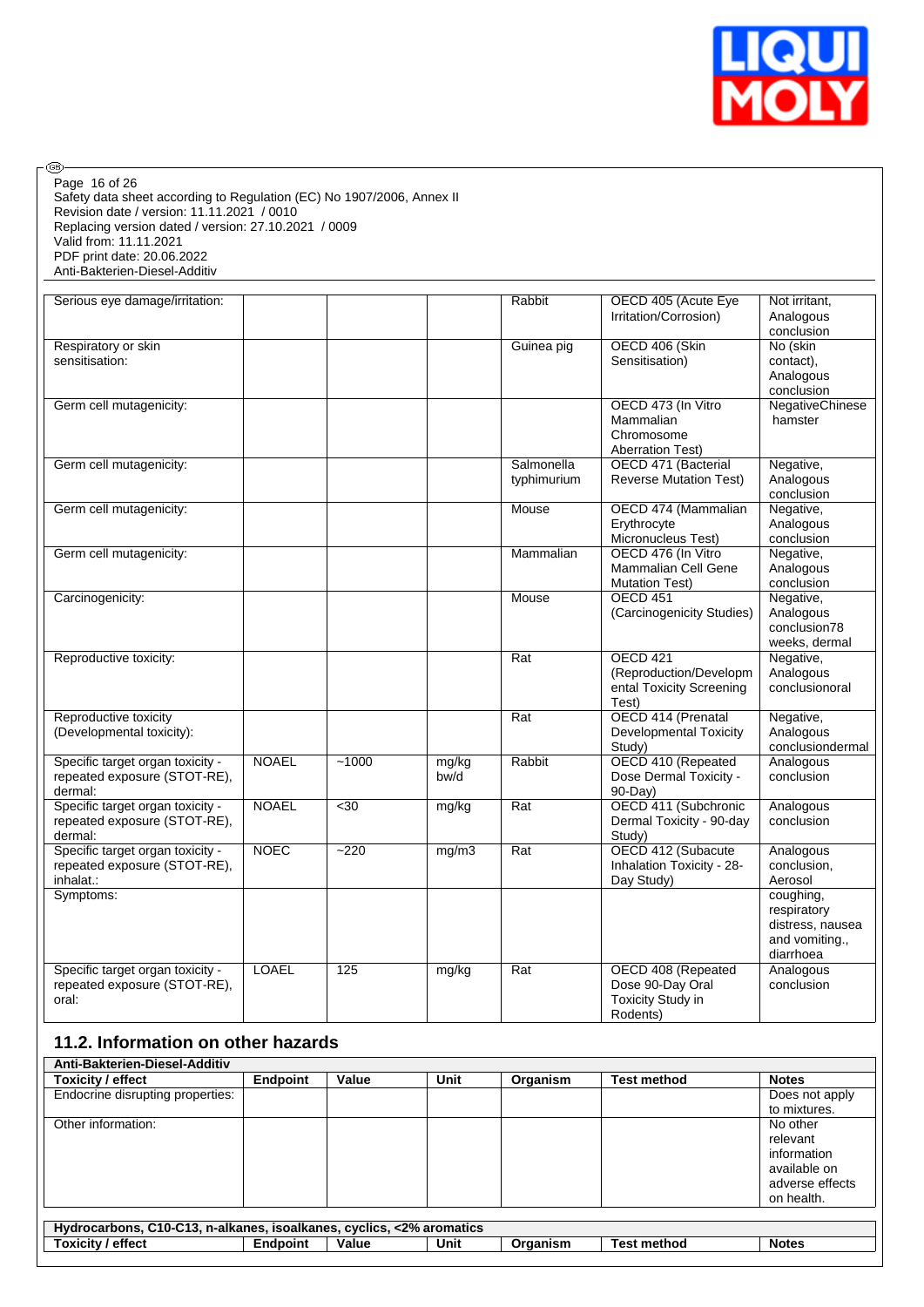

degree(complexi ng organic substance)>= 80%/28d: No

| ®<br>Page 17 of 26<br>Safety data sheet according to Regulation (EC) No 1907/2006, Annex II<br>Revision date / version: 11.11.2021 / 0010<br>Replacing version dated / version: 27.10.2021 / 0009<br>Valid from: 11.11.2021<br>PDF print date: 20.06.2022<br>Anti-Bakterien-Diesel-Additiv |                 |             |       |      |                                           |                    |                                                                   |
|--------------------------------------------------------------------------------------------------------------------------------------------------------------------------------------------------------------------------------------------------------------------------------------------|-----------------|-------------|-------|------|-------------------------------------------|--------------------|-------------------------------------------------------------------|
| Other information:                                                                                                                                                                                                                                                                         |                 |             |       |      |                                           |                    | Repeated<br>exposure may<br>cause skin<br>dryness or<br>cracking. |
|                                                                                                                                                                                                                                                                                            |                 |             |       |      |                                           |                    |                                                                   |
|                                                                                                                                                                                                                                                                                            |                 |             |       |      | <b>SECTION 12: Ecological information</b> |                    |                                                                   |
| Possibly more information on environmental effects, see Section 2.1 (classification).<br>Anti-Bakterien-Diesel-Additiv<br><b>Toxicity / effect</b>                                                                                                                                         | <b>Endpoint</b> | <b>Time</b> | Value | Unit | Organism                                  | <b>Test method</b> | <b>Notes</b>                                                      |
| 12.1. Toxicity to fish:                                                                                                                                                                                                                                                                    |                 |             |       |      |                                           |                    | n.d.a.                                                            |
| 12.1. Toxicity to daphnia:                                                                                                                                                                                                                                                                 |                 |             |       |      |                                           |                    | n.d.a.                                                            |
| 12.1. Toxicity to algae:                                                                                                                                                                                                                                                                   |                 |             |       |      |                                           |                    | n.d.a.                                                            |
| 12.2. Persistence and<br>degradability:                                                                                                                                                                                                                                                    |                 |             |       |      |                                           |                    | n.d.a.                                                            |
| 12.3. Bioaccumulative<br>potential:                                                                                                                                                                                                                                                        |                 |             |       |      |                                           |                    | n.d.a.                                                            |
| 12.4. Mobility in soil:                                                                                                                                                                                                                                                                    |                 |             |       |      |                                           |                    | n.d.a.                                                            |
|                                                                                                                                                                                                                                                                                            |                 |             |       |      |                                           |                    | n.d.a.                                                            |
|                                                                                                                                                                                                                                                                                            |                 |             |       |      |                                           |                    |                                                                   |
|                                                                                                                                                                                                                                                                                            |                 |             |       |      |                                           |                    | Does not apply                                                    |
|                                                                                                                                                                                                                                                                                            |                 |             |       |      |                                           |                    | to mixtures.                                                      |
|                                                                                                                                                                                                                                                                                            |                 |             |       |      |                                           |                    |                                                                   |
|                                                                                                                                                                                                                                                                                            |                 |             |       |      |                                           |                    | available on                                                      |
|                                                                                                                                                                                                                                                                                            |                 |             |       |      |                                           |                    | No information<br>other adverse                                   |
| 12.5. Results of PBT<br>and vPvB assessment<br>12.6. Endocrine<br>disrupting properties:<br>12.7. Other adverse<br>effects:                                                                                                                                                                |                 |             |       |      |                                           |                    | effects on the                                                    |
| Other information:                                                                                                                                                                                                                                                                         |                 |             |       |      |                                           |                    | environment.<br>DOC-elimination                                   |

| Toxicity / effect          | <b>Endpoint</b> | <b>Time</b> | Value | Unit          | Organism           | <b>Test method</b>             | <b>Notes</b>      |
|----------------------------|-----------------|-------------|-------|---------------|--------------------|--------------------------------|-------------------|
| 12.5. Results of PBT       |                 |             |       |               |                    |                                | No PBT            |
| and vPvB assessment        |                 |             |       |               |                    |                                | substance, No     |
|                            |                 |             |       |               |                    |                                | vPvB substance    |
| Water solubility:          |                 |             |       |               |                    |                                | Product floats on |
|                            |                 |             |       |               |                    |                                | the water         |
|                            |                 |             |       |               |                    |                                | surface.          |
| 12.1. Toxicity to fish:    | <b>LL50</b>     | 96h         | >1000 | mg/l          | Oncorhynchus       | OECD 203 (Fish,                |                   |
|                            |                 |             |       |               | mykiss             | <b>Acute Toxicity</b><br>Test) |                   |
| 12.1. Toxicity to fish:    | <b>NOELR</b>    | 28d         | 0,101 | mg/l          | Oncorhynchus       |                                |                   |
|                            |                 |             |       |               | mykiss             |                                |                   |
| 12.1. Toxicity to daphnia: | <b>EL50</b>     | 48h         | >1000 | mg/l          | Daphnia magna      | <b>OECD 202</b>                |                   |
|                            |                 |             |       |               |                    | (Daphnia sp.                   |                   |
|                            |                 |             |       |               |                    | Acute                          |                   |
|                            |                 |             |       |               |                    | Immobilisation                 |                   |
| 12.1. Toxicity to daphnia: | <b>NOELR</b>    | 21d         | 0,176 |               | Daphnia magna      | Test)                          |                   |
| 12.1. Toxicity to algae:   | <b>EL50</b>     | 72h         | >1000 | mg/l<br>mg/l  | Pseudokirchneriell | OECD 201 (Alga,                |                   |
|                            |                 |             |       |               | a subcapitata      | Growth Inhibition              |                   |
|                            |                 |             |       |               |                    | Test)                          |                   |
| 12.2. Persistence and      |                 | 28d         | 80    | $\frac{0}{6}$ | activated sludge   | <b>OECD 301 F</b>              | Readily           |
| degradability:             |                 |             |       |               |                    | (Ready                         | biodegradable     |
|                            |                 |             |       |               |                    | Biodegradability -             |                   |
|                            |                 |             |       |               |                    | Manometric                     |                   |
|                            |                 |             |       |               |                    | <b>Respirometry Test)</b>      |                   |
| Other organisms:           | <b>EL50</b>     | 48h         | >1000 | mg/l          | Tetrahymen         |                                |                   |
|                            |                 |             |       |               | pyriformis         |                                |                   |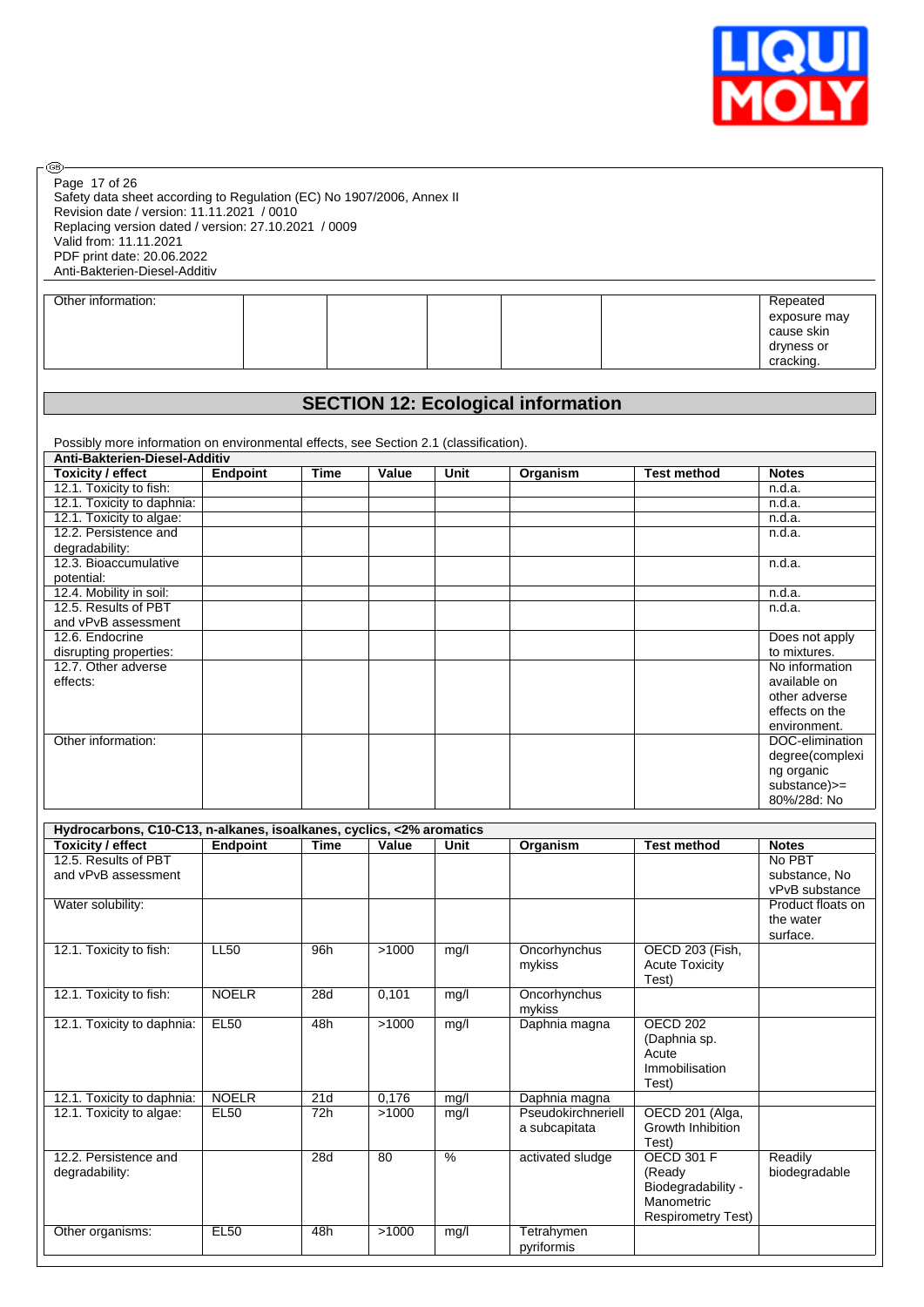

 $\circledcirc$ Page 18 of 26

Safety data sheet according to Regulation (EC) No 1907/2006, Annex II Revision date / version: 11.11.2021 / 0010 Replacing version dated / version: 27.10.2021 / 0009 Valid from: 11.11.2021 PDF print date: 20.06.2022 Anti-Bakterien-Diesel-Additiv

| 2-ethylhexyl nitrate                        |                 |                 |                 |                 |                                     |                                                                                                                            |                                           |
|---------------------------------------------|-----------------|-----------------|-----------------|-----------------|-------------------------------------|----------------------------------------------------------------------------------------------------------------------------|-------------------------------------------|
| <b>Toxicity / effect</b>                    | <b>Endpoint</b> | <b>Time</b>     | Value           | <b>Unit</b>     | Organism                            | <b>Test method</b>                                                                                                         | <b>Notes</b>                              |
| 12.3. Bioaccumulative<br>potential:         | <b>BCF</b>      |                 | 1332            |                 |                                     |                                                                                                                            | High                                      |
| 12.1. Toxicity to fish:                     | <b>LC50</b>     | 96h             | $\overline{2}$  | mg/l            | Brachydanio rerio                   | OECD 203 (Fish,<br><b>Acute Toxicity</b><br>Test)                                                                          |                                           |
| 12.1. Toxicity to daphnia:                  | EC50            | 48h             | >12,6           | mg/l            | Daphnia magna                       | <b>OECD 202</b><br>(Daphnia sp.<br>Acute<br>Immobilisation<br>Test)                                                        |                                           |
| 12.1. Toxicity to algae:                    | <b>EC50</b>     | 72h             | 3,22            | mg/l            | Pseudokirchneriell<br>a subcapitata | OECD 201 (Alga,<br>Growth Inhibition<br>Test)                                                                              |                                           |
| 12.1. Toxicity to fish:                     | NOEC/NOEL       | 96h             | 1,42            | mg/l            |                                     |                                                                                                                            |                                           |
| 12.2. Persistence and<br>degradability:     |                 | 28d             | $\Omega$        | $\overline{\%}$ |                                     | <b>OECD 310</b><br>(Ready<br>Biodegradability -<br>CO <sub>2</sub> in sealed<br>vessels<br>(Headspace Test))               | Not readily<br>biodegradable              |
| 12.3. Bioaccumulative<br>potential:         | Log Pow         |                 | $3,74-$<br>5,24 |                 |                                     |                                                                                                                            | <b>High</b>                               |
| 12.5. Results of PBT<br>and vPvB assessment |                 |                 |                 |                 |                                     |                                                                                                                            | No PBT<br>substance, No<br>vPvB substance |
| 12.4. Mobility in soil:                     | Log Koc         |                 | 3,75            |                 |                                     | <b>OECD 121</b><br>(Estimation of the<br>Adsorption<br>Coefficient (Koc)<br>on Soil and on<br>Sewage Sludge<br>using HPLC) |                                           |
| Toxicity to bacteria:                       | EC50            | $\overline{3h}$ | >1000           | mg/l            | activated sludge                    | <b>OECD 209</b><br>(Activated Sludge,<br>Respiration<br><b>Inhibition Test</b><br>(Carbon and<br>Ammonium<br>Oxidation))   |                                           |
| Other information:                          | <b>AOX</b>      |                 | 0               | $\frac{9}{6}$   |                                     |                                                                                                                            | <b>No</b>                                 |
| Water solubility:                           |                 |                 |                 |                 |                                     |                                                                                                                            | Slight                                    |

| <b>Methyl salicylate</b>   |                 |      |       |      |               |                       |              |
|----------------------------|-----------------|------|-------|------|---------------|-----------------------|--------------|
| <b>Toxicity / effect</b>   | <b>Endpoint</b> | Time | Value | Unit | Organism      | <b>Test method</b>    | <b>Notes</b> |
| 12.3. Bioaccumulative      | Log Pow         |      | 2,5   |      |               |                       |              |
| potential:                 |                 |      |       |      |               |                       |              |
| 12.4. Mobility in soil:    | Log Koc         |      | 2,346 |      |               |                       |              |
| 12.1. Toxicity to fish:    | LC50            | 96h  | 19,8  | mg/l | Pimephales    | OECD 203 (Fish,       |              |
|                            |                 |      |       |      | promelas      | <b>Acute Toxicity</b> |              |
|                            |                 |      |       |      |               | Test)                 |              |
| 12.1. Toxicity to daphnia: | EC50            | 48h  | 28    | mq/l | Daphnia magna | OECD 202              | Analogous    |
|                            |                 |      |       |      |               | (Daphnia sp.          | conclusion   |
|                            |                 |      |       |      |               | Acute                 |              |
|                            |                 |      |       |      |               | Immobilisation        |              |
|                            |                 |      |       |      |               | Test)                 |              |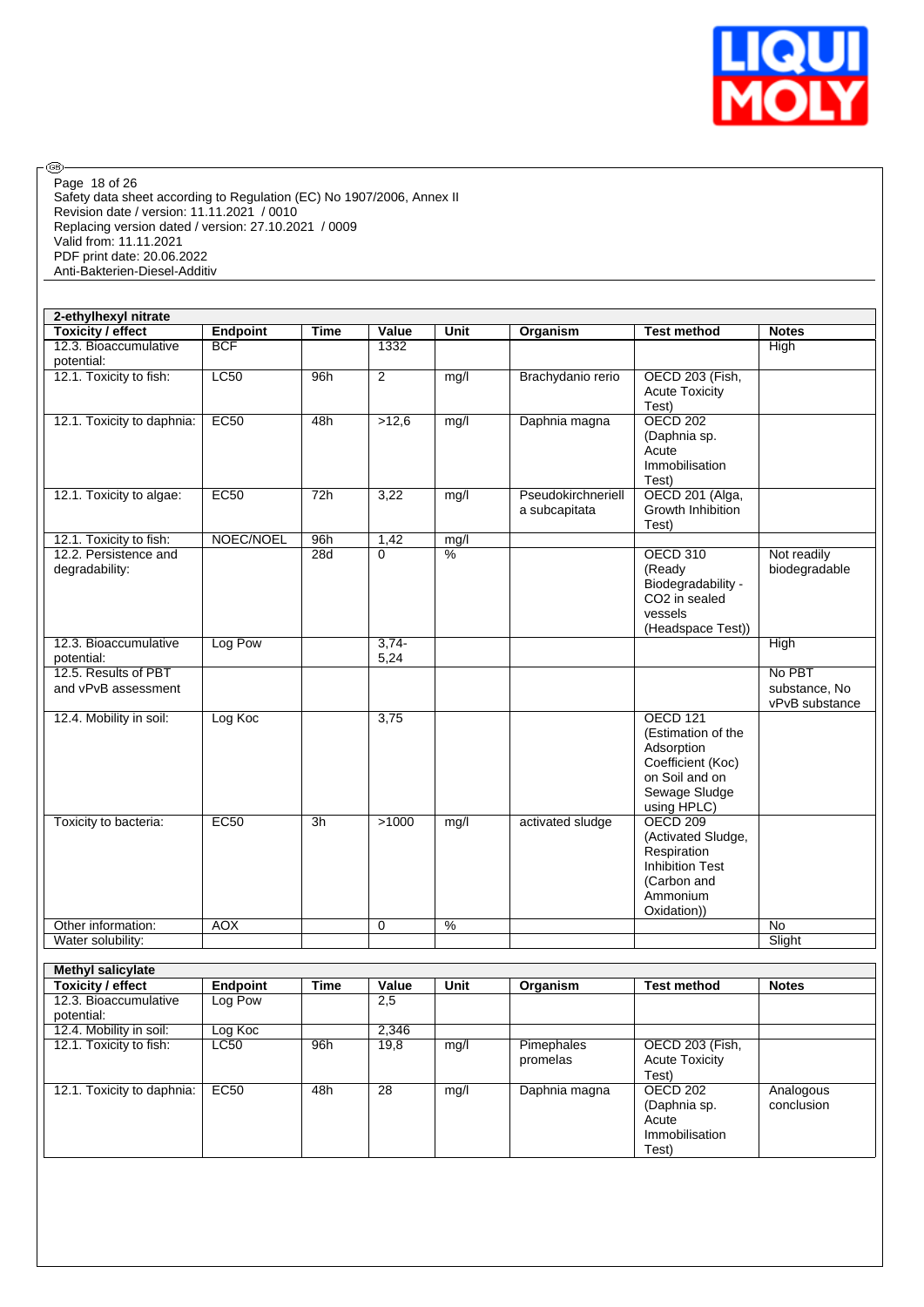

Safety data sheet according to Regulation (EC) No 1907/2006, Annex II Revision date / version: 11.11.2021 / 0010 Replacing version dated / version: 27.10.2021 / 0009 Valid from: 11.11.2021 PDF print date: 20.06.2022 Anti-Bakterien-Diesel-Additiv Page 19 of 26

| 12.1. Toxicity to algae:                    | NOEC/NOEL   | 72h | 0,79 | mg/l | Desmodesmus<br>subspicatus | Regulation (EC)<br>440/2008 C.3<br>(FRESHWATER<br>ALGAE AND<br><b>CYANOBACTERI</b><br>A, GROWTH<br><b>INHIBITION TEST)</b> |                                           |
|---------------------------------------------|-------------|-----|------|------|----------------------------|----------------------------------------------------------------------------------------------------------------------------|-------------------------------------------|
| 12.1. Toxicity to daphnia:                  | <b>EC50</b> | 48h | 870  | mg/l | Daphnia magna              | OECD 202<br>(Daphnia sp.<br>Acute<br>Immobilisation<br>Test)                                                               | Analogous<br>conclusion                   |
| 12.2. Persistence and<br>degradability:     | <b>DOC</b>  | 28d | 98,4 | %    |                            |                                                                                                                            | Readily<br>biodegradable                  |
| 12.1. Toxicity to algae:                    | EC50        | 72h | 27   | mg/l | Desmodesmus<br>subspicatus | OECD 201 (Alga,<br>Growth Inhibition<br>Test)                                                                              |                                           |
| 12.5. Results of PBT<br>and vPvB assessment |             |     |      |      |                            |                                                                                                                            | No PBT<br>substance, No<br>vPvB substance |
| Toxicity to bacteria:                       | <b>EC50</b> | 16h | 380  | mg/l | Pseudomonas<br>putida      |                                                                                                                            |                                           |

| Ethanediol                                  |                 |                   |               |               |                                     |                                                                                                                          |                                           |
|---------------------------------------------|-----------------|-------------------|---------------|---------------|-------------------------------------|--------------------------------------------------------------------------------------------------------------------------|-------------------------------------------|
| <b>Toxicity / effect</b>                    | <b>Endpoint</b> | <b>Time</b>       | Value         | Unit          | Organism                            | <b>Test method</b>                                                                                                       | <b>Notes</b>                              |
| Toxicity to bacteria:                       | EC20            | 30 <sub>min</sub> | >1995         | mg/l          | activated sludge                    | <b>OECD 209</b><br>(Activated Sludge,<br>Respiration<br><b>Inhibition Test</b><br>(Carbon and<br>Ammonium<br>Oxidation)) |                                           |
| 12.1. Toxicity to fish:                     | LC50            | 96h               | >10000        | mq/l          | Pimephales<br>promelas              | <b>IUCLID Chem.</b><br>Data Sheet (ESIS)                                                                                 |                                           |
| 12.1. Toxicity to fish:                     | NOEC/NOEL       | $\overline{7d}$   | 15380         | mg/l          | Pimephales<br>promelas              | U.S. EPA<br><b>ECOTOX</b><br>Database                                                                                    |                                           |
| 12.1. Toxicity to daphnia:                  | EC50            | 48h               | >100          | mg/l          | Daphnia magna                       | OECD 202<br>(Daphnia sp.<br>Acute<br>Immobilisation<br>Test)                                                             |                                           |
| 12.1. Toxicity to daphnia:                  | NOEC/NOEL       |                   | 8590          | mg/l          | Daphnia magna                       | U.S. EPA<br><b>ECOTOX</b><br>Database                                                                                    |                                           |
| 12.1. Toxicity to algae:                    | EC50            | 96h               | 6500-<br>7500 | mg/l          | Pseudokirchneriell<br>a subcapitata |                                                                                                                          |                                           |
| 12.2. Persistence and<br>degradability:     |                 | 28d               | 56            | $\frac{0}{6}$ |                                     | <b>OECD 301 C</b><br>(Ready<br>Biodegradability -<br><b>Modified MITI</b><br>Test (I))                                   |                                           |
| 12.2. Persistence and<br>degradability:     |                 | 10 <sub>d</sub>   | $90 - 100$    | $\frac{9}{6}$ |                                     | <b>OECD 301 A</b><br>(Ready<br>Biodegradability -<br>DOC Die-Away<br>Test)                                               | Readily<br>biodegradable                  |
| 12.3. Bioaccumulative<br>potential:         | Log Pow         |                   | $-1,36$       |               |                                     |                                                                                                                          | Not to be<br>expected                     |
| 12.5. Results of PBT<br>and vPvB assessment |                 |                   |               |               |                                     |                                                                                                                          | No PBT<br>substance, No<br>vPvB substance |
| Toxicity to bacteria:                       | EC50            | 16h               | >10000        | mg/l          | Pseudomonas<br>putida               | <b>IUCLID Chem.</b><br>Data Sheet (ESIS)                                                                                 |                                           |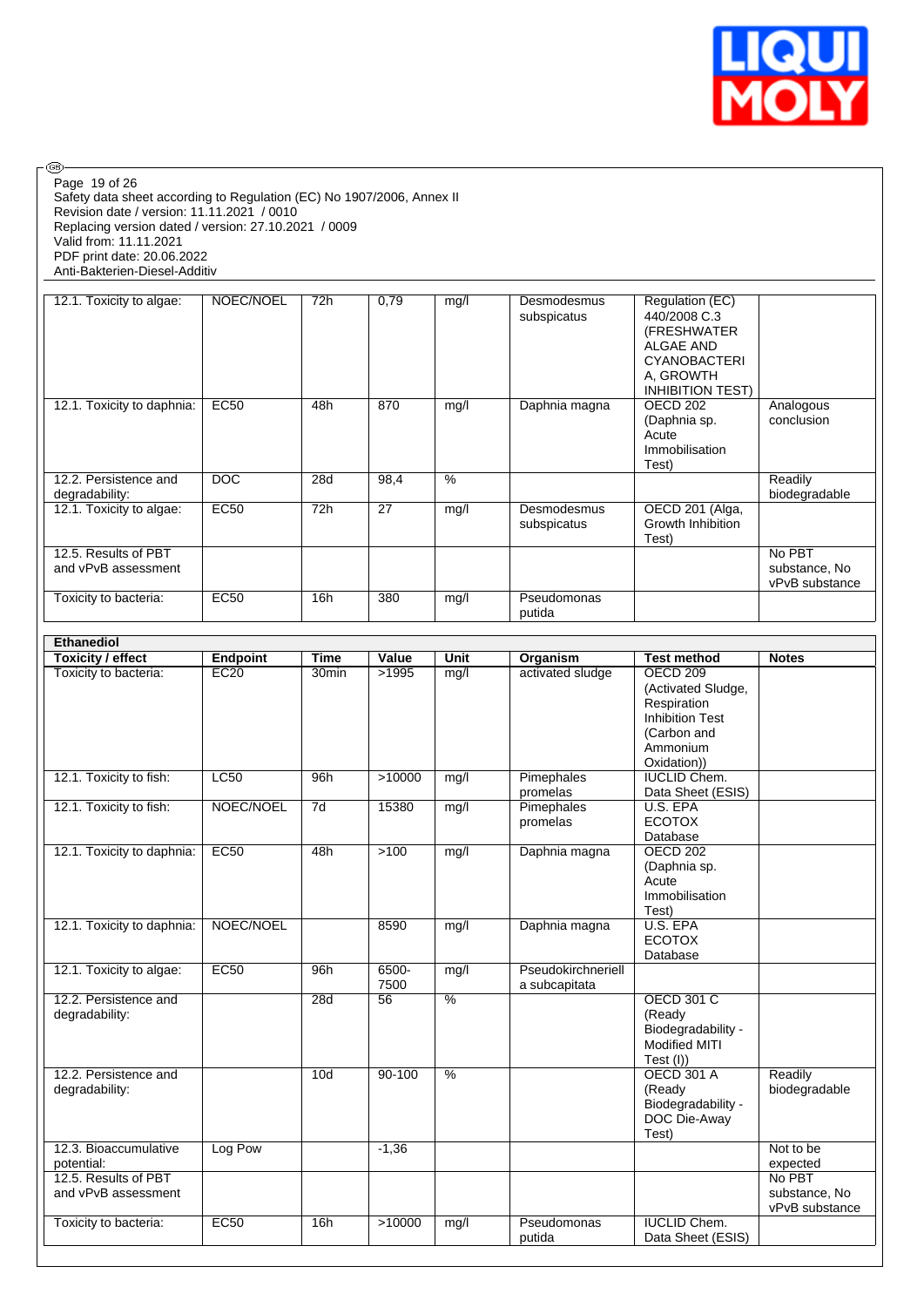

Safety data sheet according to Regulation (EC) No 1907/2006, Annex II Revision date / version: 11.11.2021 / 0010 Replacing version dated / version: 27.10.2021 / 0009 Valid from: 11.11.2021 PDF print date: 20.06.2022 Anti-Bakterien-Diesel-Additiv Page 20 of 26

| Other information:                          | BOD <sub>5</sub> |                  | 0,78            | g/g           |                                     |                                                                                                                          | <b>IUCLID</b>                             |
|---------------------------------------------|------------------|------------------|-----------------|---------------|-------------------------------------|--------------------------------------------------------------------------------------------------------------------------|-------------------------------------------|
| 1,2-benzisothiazol-3(2H)-one                |                  |                  |                 |               |                                     |                                                                                                                          |                                           |
| <b>Toxicity / effect</b>                    | <b>Endpoint</b>  | <b>Time</b>      | Value           | Unit          | Organism                            | <b>Test method</b>                                                                                                       | <b>Notes</b>                              |
| 12.2. Persistence and<br>degradability:     | <b>DT50</b>      |                  | 0,04            | d             |                                     | <b>OECD 307</b><br>(Aerobic and<br>Anaerobic<br>Transformation in<br>Soil)                                               | Readily<br>biodegradable                  |
| 12.5. Results of PBT<br>and vPvB assessment |                  |                  |                 |               |                                     |                                                                                                                          | No PBT<br>substance, No<br>vPvB substance |
| 12.1. Toxicity to algae:                    | NOEC/NOEL        | 72h              | 0,11            | mg/l          | Pseudokirchneriell<br>a subcapitata | OECD 201 (Alga,<br>Growth Inhibition<br>Test)                                                                            |                                           |
| 12.1. Toxicity to fish:                     | <b>LC50</b>      | 96h              | $1,6 - 2,15$    | mg/l          | Oncorhynchus<br>mykiss              | OECD 203 (Fish,<br><b>Acute Toxicity</b><br>Test)                                                                        |                                           |
| 12.1. Toxicity to fish:                     | NOEC/NOEL        | 30d              | 0,21            | mg/l          | Oncorhynchus<br>mykiss              | OECD 215 (Fish,<br>Juvenile Growth<br>Test)                                                                              |                                           |
| 12.1. Toxicity to daphnia:                  | <b>EC50</b>      | 48h              | 2,9             | mg/l          | Daphnia magna                       | <b>OECD 202</b><br>(Daphnia sp.<br>Acute<br>Immobilisation<br>Test)                                                      |                                           |
| 12.1. Toxicity to daphnia:                  | NOEC/NOEL        | $\overline{21d}$ | 1,2             | mg/l          | Daphnia magna                       | <b>OECD 211</b><br>(Daphnia magna<br><b>Reproduction Test)</b>                                                           |                                           |
| 12.1. Toxicity to algae:                    | EC50             | 72h              | 0,11            | mg/l          | Pseudokirchneriell<br>a subcapitata | OECD 201 (Alga,<br>Growth Inhibition<br>Test)                                                                            |                                           |
| 12.2. Persistence and<br>degradability:     |                  |                  | $\overline{90}$ | $\frac{0}{6}$ |                                     | <b>OECD 302 B</b><br>(Inherent<br>Biodegradability -<br>Zahn-<br>Wellens/EMPA<br>Test)                                   |                                           |
| 12.2. Persistence and<br>degradability:     | <b>DOC</b>       | 21d              | 80              | $\frac{9}{6}$ | activated sludge                    | <b>OECD 303 A</b><br>(Simulation Test -<br>Aerobic Sewage<br>Treatment -<br><b>Activated Sludge</b><br>Units)            | Readily<br>biodegradable                  |
| 12.3. Bioaccumulative<br>potential:         | <b>BCF</b>       |                  | 6,95            |               | Lepomis<br>macrochirus              | <b>OECD 305</b><br>(Bioconcentration -<br>Flow-Through<br>Fish Test)                                                     |                                           |
| 12.3. Bioaccumulative<br>potential:         | Log Kow          |                  | 0,7             |               |                                     | <b>OECD 117</b><br>(Partition<br>Coefficient (n-<br>octanol/water) -<br>HPLC method)                                     |                                           |
| Toxicity to bacteria:                       | EC50             | 3h               | 13              | mg/l          | activated sludge                    | ISO 10712                                                                                                                |                                           |
| Toxicity to bacteria:                       | EC50             | 3h               | $\overline{23}$ | mg/l          | activated sludge                    | <b>OECD 209</b><br>(Activated Sludge,<br>Respiration<br><b>Inhibition Test</b><br>(Carbon and<br>Ammonium<br>Oxidation)) |                                           |
| 2-Ethylhexanol                              |                  |                  |                 |               |                                     |                                                                                                                          |                                           |
| <b>Toxicity / effect</b>                    | <b>Endpoint</b>  | <b>Time</b>      | Value           | Unit          | Organism                            | <b>Test method</b>                                                                                                       | <b>Notes</b>                              |
|                                             |                  |                  |                 |               |                                     |                                                                                                                          |                                           |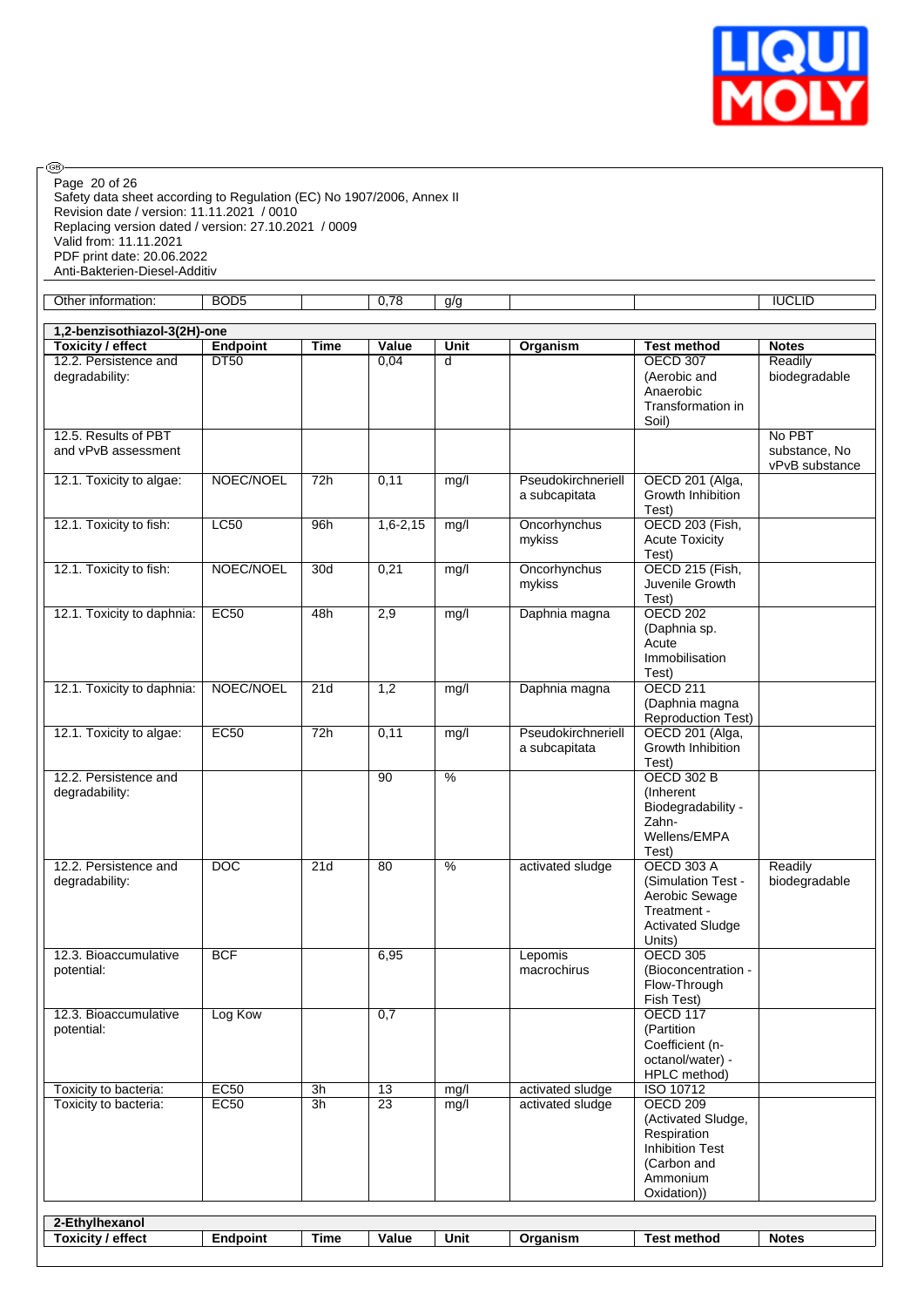

Safety data sheet according to Regulation (EC) No 1907/2006, Annex II Revision date / version: 11.11.2021 / 0010 Replacing version dated / version: 27.10.2021 / 0009 Valid from: 11.11.2021 PDF print date: 20.06.2022 Anti-Bakterien-Diesel-Additiv Page 21 of 26

| 12.1. Toxicity to fish:                     | LC50        | 96h             | 17,1            | mg/l          | Leuciscus idus             | Regulation (EC)<br>440/2008 C.1<br>(ACUTE<br><b>TOXICITY FOR</b><br>FISH)                                                         |                                           |
|---------------------------------------------|-------------|-----------------|-----------------|---------------|----------------------------|-----------------------------------------------------------------------------------------------------------------------------------|-------------------------------------------|
| 12.1. Toxicity to fish:                     | LC50        | 96h             | 28,2            | mg/l          | Pimephales<br>promelas     | <b>OECD 203 (Fish,</b><br><b>Acute Toxicity</b><br>Test)                                                                          |                                           |
| 12.1. Toxicity to daphnia:                  | EC50        | 48h             | $\overline{39}$ | mg/l          | Daphnia magna              | Regulation (EC)<br>440/2008 C.2<br>(DAPHNIA SP.<br><b>ACUTE</b><br><b>IMMOBILISATION</b><br>TEST)                                 |                                           |
| 12.1. Toxicity to algae:                    | EC50        | 72h             | 16,6            | mg/l          | Desmodesmus<br>subspicatus | Regulation (EC)<br>440/2008 C.3<br>(FRESHWATER<br><b>ALGAE AND</b><br><b>CYANOBACTERI</b><br>A, GROWTH<br><b>INHIBITION TEST)</b> |                                           |
| 12.2. Persistence and<br>degradability:     | COD         | 14d             | 100             | $\frac{9}{6}$ | activated sludge           | <b>OECD 301 C</b><br>(Ready<br>Biodegradability -<br>Modified MITI<br>Test (I))                                                   | Readily<br>biodegradable                  |
| 12.3. Bioaccumulative<br>potential:         | Log Pow     |                 | 2,9             |               |                            | <b>OECD 117</b><br>(Partition<br>Coefficient (n-<br>octanol/water) -<br>HPLC method)                                              | Low                                       |
| 12.3. Bioaccumulative<br>potential:         | <b>BCF</b>  |                 | 25,33           |               |                            |                                                                                                                                   | calculated value                          |
| 12.4. Mobility in soil:                     |             |                 | 1,42            |               |                            |                                                                                                                                   | Not to be<br>expected                     |
| 12.4. Mobility in soil:                     | Koc         |                 | 800             |               |                            |                                                                                                                                   |                                           |
| 12.5. Results of PBT<br>and vPvB assessment |             |                 |                 |               |                            |                                                                                                                                   | No PBT<br>substance. No<br>vPvB substance |
| Toxicity to bacteria:                       | <b>EC50</b> | 24h             | $>300$          | mg/l          | activated sludge           |                                                                                                                                   |                                           |
| Toxicity to bacteria:                       | EC50        | $\overline{3h}$ | 540             | mg/l          | Pseudomonas<br>putida      |                                                                                                                                   |                                           |
| Toxicity to bacteria:                       | <b>EC50</b> | 12h             | >100            | mg/l          | activated sludge           |                                                                                                                                   |                                           |

| Toxicity / effect                                      | Endpoint        | <b>Time</b> | Value | Unit        | Organism           | Test method           | <b>Notes</b>  |
|--------------------------------------------------------|-----------------|-------------|-------|-------------|--------------------|-----------------------|---------------|
| 12.1. Toxicity to fish:                                | LC50            | 96h         | 108   | mg/l        | Brachydanio rerio  | OECD 203 (Fish,       |               |
|                                                        |                 |             |       |             |                    | <b>Acute Toxicity</b> |               |
|                                                        |                 |             |       |             |                    | Test)                 |               |
| 12.2. Persistence and                                  |                 | 28d         | >60   | $\%$        | activated sludge   | <b>OECD 301 D</b>     | Readily       |
| degradability:                                         |                 |             |       |             |                    | (Ready                | biodegradable |
|                                                        |                 |             |       |             |                    | Biodegradability -    |               |
|                                                        |                 |             |       |             |                    | Closed Bottle Test)   |               |
| 12.1. Toxicity to algae:                               | <b>EL50</b>     | 72h         | >10   | mg/l        | Pseudokirchneriell | OECD 201 (Alga,       |               |
|                                                        |                 |             |       |             | a subcapitata      | Growth Inhibition     |               |
|                                                        |                 |             |       |             |                    | Test).                |               |
| 12.1. Toxicity to daphnia:                             | <b>EL50</b>     | 48h         | 51    | mg/l        | Daphnia magna      | OECD 202              |               |
|                                                        |                 |             |       |             |                    | (Daphnia sp.          |               |
|                                                        |                 |             |       |             |                    | Acute                 |               |
|                                                        |                 |             |       |             |                    | Immobilisation        |               |
|                                                        |                 |             |       |             |                    | Test)                 |               |
|                                                        |                 |             |       |             |                    |                       |               |
| Distillates (petroleum), hydrotreated heavy paraffinic |                 |             |       |             |                    |                       |               |
| Toxicity / effect                                      | <b>Endpoint</b> | Time        | Value | <b>Unit</b> | Organism           | <b>Test method</b>    | <b>Notes</b>  |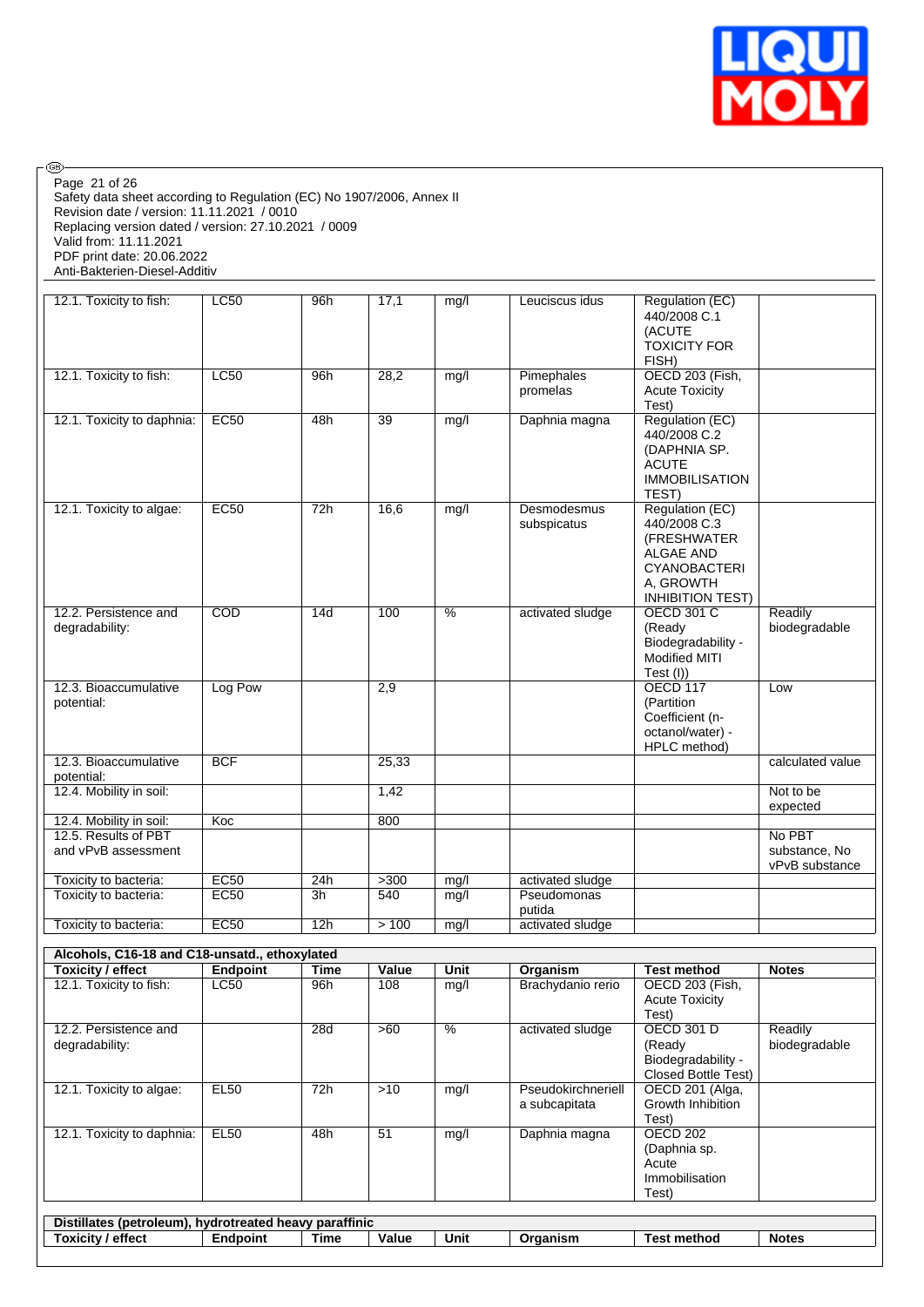

Page 22 of 26

**®** 

Safety data sheet according to Regulation (EC) No 1907/2006, Annex II Revision date / version: 11.11.2021 / 0010 Replacing version dated / version: 27.10.2021 / 0009 Valid from: 11.11.2021 PDF print date: 20.06.2022 Anti-Bakterien-Diesel-Additiv

| 12.1. Toxicity to fish:                     | NOEC/NOEL   | 96h | >100    | mg/l | Pimephales<br>promelas              | OECD 203 (Fish,<br><b>Acute Toxicity</b>                                                     |                                                          |
|---------------------------------------------|-------------|-----|---------|------|-------------------------------------|----------------------------------------------------------------------------------------------|----------------------------------------------------------|
| 12.1. Toxicity to fish:                     | NOEC/NOEL   | 14d | 1000    | mg/l | Oncorhynchus<br>mykiss              | Test)<br>QSAR                                                                                |                                                          |
| 12.1. Toxicity to daphnia:                  | <b>EL50</b> | 48h | 10000   | mg/l | Daphnia magna                       | OECD <sub>202</sub><br>(Daphnia sp.<br>Acute<br>Immobilisation<br>Test)                      | Analogous<br>conclusion                                  |
| 12.1. Toxicity to daphnia:                  | <b>LL50</b> | 96h | >10000  | mg/l |                                     | <b>OECD 202</b><br>(Daphnia sp.<br>Acute<br>Immobilisation<br>Test)                          |                                                          |
| 12.1. Toxicity to daphnia:                  | NOEC/NOEL   | 21d | 10      | mg/l | Daphnia magna                       | <b>OFCD 211</b><br>(Daphnia magna<br><b>Reproduction Test)</b>                               | Analogous<br>conclusion                                  |
| 12.1. Toxicity to algae:                    | NOEC/NOEL   | 72h | $>=100$ | mg/l | Pseudokirchneriell<br>a subcapitata | OECD 201 (Alga,<br>Growth Inhibition<br>Test)                                                |                                                          |
| 12.2. Persistence and<br>degradability:     |             | 28d | 31      | $\%$ |                                     | <b>OECD 301 F</b><br>(Ready<br>Biodegradability -<br>Manometric<br><b>Respirometry Test)</b> | Not readily<br>biodegradable,<br>Analogous<br>conclusion |
| 12.5. Results of PBT<br>and vPvB assessment |             |     |         |      |                                     |                                                                                              | No PBT<br>substance, No<br>vPvB substance                |
| Water solubility:                           |             |     |         |      |                                     |                                                                                              | Insoluble                                                |

# **SECTION 13: Disposal considerations**

### **13.1 Waste treatment methods For the substance / mixture / residual amounts**

EC disposal code no.:

The waste codes are recommendations based on the scheduled use of this product.

Owing to the user's specific conditions for use and disposal, other waste codes may be

allocated under certain circumstances. (2014/955/EU)

13 07 03 other fuels (including mixtures)

Recommendation:

Sewage disposal shall be discouraged.

Pay attention to local and national official regulations.

#### E.g. suitable incineration plant. **For contaminated packing material**

Pay attention to local and national official regulations.

Empty container completely.

Uncontaminated packaging can be recycled.

Dispose of packaging that cannot be cleaned in the same manner as the substance.

#### **SECTION 14: Transport information**

#### **General statements**

14.1. UN number or ID number: 3082

#### **Transport by road/by rail (ADR/RID)**

14.2. UN proper shipping name: UN 3082 ENVIRONMENTALLY HAZARDOUS SUBSTANCE, LIQUID, N.O.S. (2-ETHYLHEXYL NITRATE,1,2- BENZISOTHIAZOL-3(2H)-ONE)

14.3. Transport hazard class(es): 9<br>14.4. Packing group: 9

14.4. Packing group:

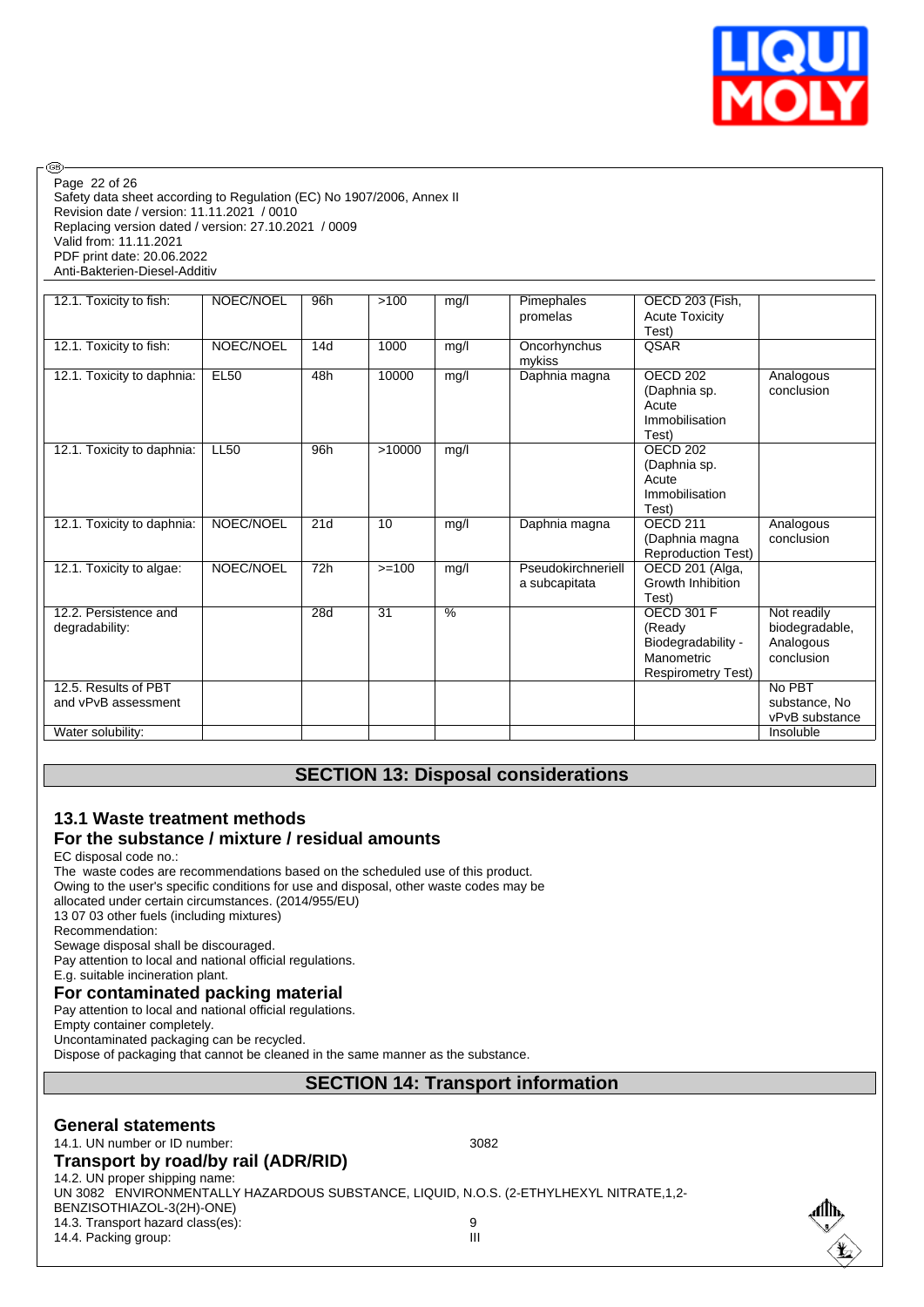

| ඹ                                                                                                                                                                                                                                                                                     |                                           |  |
|---------------------------------------------------------------------------------------------------------------------------------------------------------------------------------------------------------------------------------------------------------------------------------------|-------------------------------------------|--|
| Page 23 of 26<br>Safety data sheet according to Regulation (EC) No 1907/2006, Annex II<br>Revision date / version: 11.11.2021 / 0010<br>Replacing version dated / version: 27.10.2021 / 0009<br>Valid from: 11.11.2021<br>PDF print date: 20.06.2022<br>Anti-Bakterien-Diesel-Additiv |                                           |  |
| Classification code:                                                                                                                                                                                                                                                                  | M <sub>6</sub>                            |  |
| LQ:                                                                                                                                                                                                                                                                                   | 5L                                        |  |
| 14.5. Environmental hazards:                                                                                                                                                                                                                                                          | environmentally hazardous                 |  |
| Tunnel restriction code:                                                                                                                                                                                                                                                              |                                           |  |
| Transport by sea (IMDG-code)                                                                                                                                                                                                                                                          |                                           |  |
| 14.2. UN proper shipping name:                                                                                                                                                                                                                                                        |                                           |  |
| ENVIRONMENTALLY HAZARDOUS SUBSTANCE, LIQUID, N.O.S. (2-ETHYLHEXYL NITRATE,1,2-BENZISOTHIAZOL-3(2H)-                                                                                                                                                                                   |                                           |  |
| ONE)                                                                                                                                                                                                                                                                                  |                                           |  |
| 14.3. Transport hazard class(es):                                                                                                                                                                                                                                                     | 9                                         |  |
| 14.4. Packing group:                                                                                                                                                                                                                                                                  | III                                       |  |
| EmS:                                                                                                                                                                                                                                                                                  | $F-A. S-F$                                |  |
| Marine Pollutant:                                                                                                                                                                                                                                                                     | Yes                                       |  |
| 14.5. Environmental hazards:                                                                                                                                                                                                                                                          | environmentally hazardous                 |  |
| <b>Transport by air (IATA)</b>                                                                                                                                                                                                                                                        |                                           |  |
| 14.2. UN proper shipping name:                                                                                                                                                                                                                                                        |                                           |  |
| Environmentally hazardous substance, liquid, n.o.s. (2-ETHYLHEXYL NITRATE, 1,2-BENZISOTHIAZOL-3(2H)-ONE)                                                                                                                                                                              |                                           |  |
| 14.3. Transport hazard class(es):                                                                                                                                                                                                                                                     | 9                                         |  |
| 14.4. Packing group:                                                                                                                                                                                                                                                                  | Ш                                         |  |
| 14.5. Environmental hazards:                                                                                                                                                                                                                                                          | environmentally hazardous                 |  |
| 14.6. Special precautions for user                                                                                                                                                                                                                                                    |                                           |  |
| Persons employed in transporting dangerous goods must be trained.                                                                                                                                                                                                                     |                                           |  |
| All persons involved in transporting must observe safety regulations.                                                                                                                                                                                                                 |                                           |  |
| Precautions must be taken to prevent damage.                                                                                                                                                                                                                                          |                                           |  |
| 14.7. Maritime transport in bulk according to IMO instruments                                                                                                                                                                                                                         |                                           |  |
| Freighted as packaged goods rather than in bulk, therefore not applicable.                                                                                                                                                                                                            |                                           |  |
| Minimum amount regulations have not been taken into account.                                                                                                                                                                                                                          |                                           |  |
| Danger code and packing code on request.                                                                                                                                                                                                                                              |                                           |  |
| Comply with special provisions.                                                                                                                                                                                                                                                       |                                           |  |
|                                                                                                                                                                                                                                                                                       |                                           |  |
|                                                                                                                                                                                                                                                                                       | <b>SECTION 15: Regulatory information</b> |  |

# **15.1 Safety, health and environmental regulations/legislation specific for the substance or mixture**

Observe restrictions:

Comply with national regulations/laws governing the protection of young people at work (national implementation of the Directive 94/33/EC)! Comply with national regulations/laws governing maternity protection (national implementation of the Directive 92/85/EEC)! Comply with trade association/occupational health regulations.

Directive 2012/18/EU ("Seveso III"), Annex I, Part 1 - The following categories apply to this product (others may also need to be considered according to storage, handling etc.):

| according to storage, rightling etc.). |                  |                                      |                                      |
|----------------------------------------|------------------|--------------------------------------|--------------------------------------|
| Hazard categories                      | Notes to Annex I | Qualifying quantity (tonnes) of      | Qualifying quantity (tonnes) of      |
|                                        |                  | dangerous substances as              | dangerous substances as              |
|                                        |                  | referred to in Article 3(10) for the | referred to in Article 3(10) for the |
|                                        |                  | application of - Lower-tier          | application of - Upper-tier          |
|                                        |                  | requirements                         | requirements                         |
| E <sub>2</sub>                         |                  | 200                                  | 500                                  |

The Notes to Annex 1 of Directive 2012/18/EU, in particular those named in the tables here and notes 1-6, must be taken into account when assigning categories and qualifying quantities.

Directive 2010/75/EU (VOC): ~ 83,82 %

| Observe Regulation (EU) No 528/2012 concerning the placing of biocidal products on the market.<br>Additional data acc. to Art. 69 (2), Regulation (EU) No 528/2012 (Biocide products):<br>The identity of every active substance and its concentration in metric units: |
|-------------------------------------------------------------------------------------------------------------------------------------------------------------------------------------------------------------------------------------------------------------------------|
| 1,2-benzisothiazol-3(2H)-one                                                                                                                                                                                                                                            |
| $3.2$ g/100 g                                                                                                                                                                                                                                                           |
| The uses:                                                                                                                                                                                                                                                               |
| Preservation                                                                                                                                                                                                                                                            |
| Biocidal product authorisation number (Regulation (EU) No. 528/2012):                                                                                                                                                                                                   |
| N-79080                                                                                                                                                                                                                                                                 |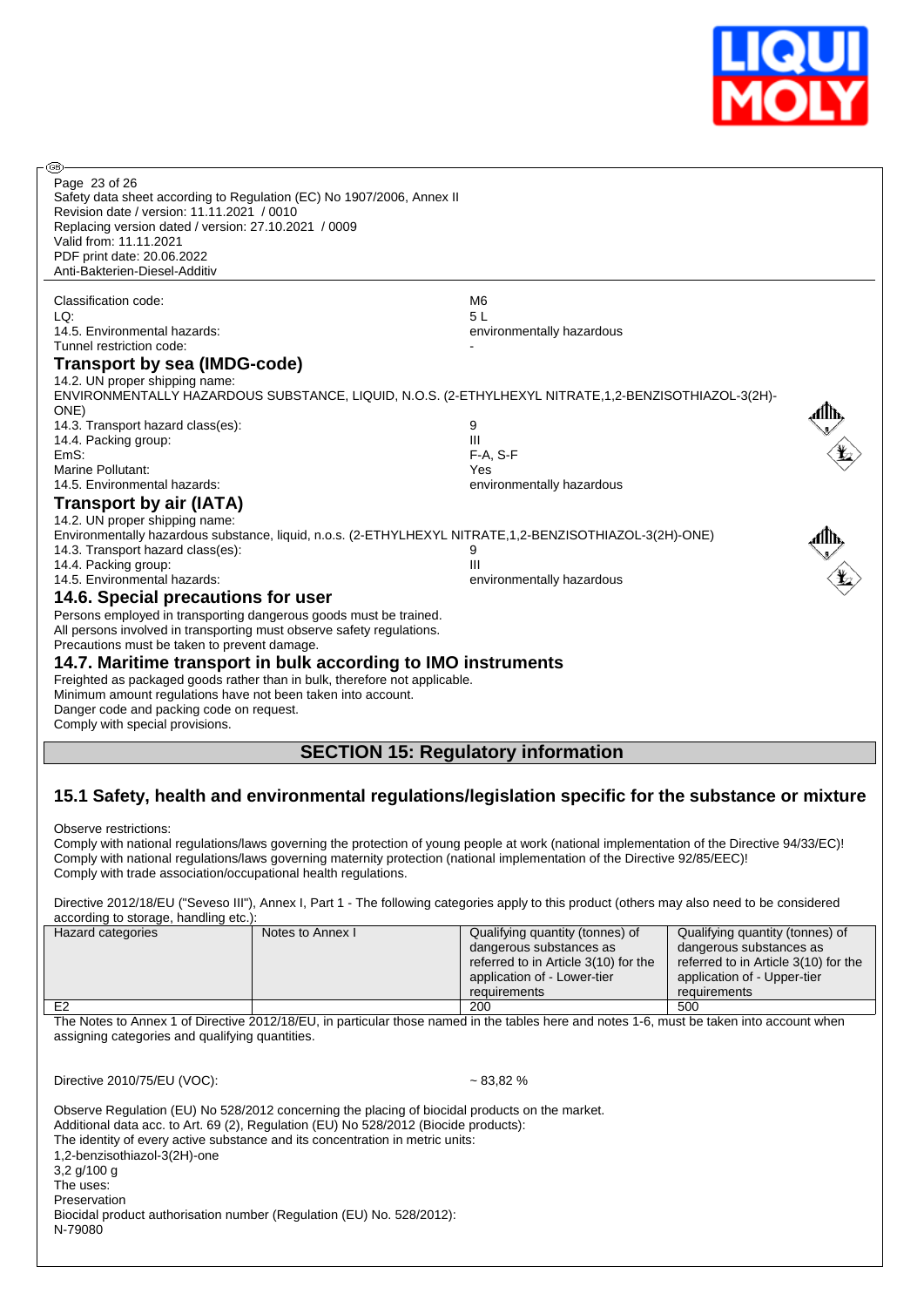

Safety data sheet according to Regulation (EC) No 1907/2006, Annex II Revision date / version: 11.11.2021 / 0010 Replacing version dated / version: 27.10.2021 / 0009 Valid from: 11.11.2021 PDF print date: 20.06.2022 Anti-Bakterien-Diesel-Additiv Page 24 of 26

Observe incident regulations.

#### **15.2 Chemical safety assessment**

A chemical safety assessment is not provided for mixtures.

#### **SECTION 16: Other information**

Revised sections: 1-16

**®** 

Employee training in handling dangerous goods is required. These details refer to the product as it is delivered. Employee instruction/training in handling hazardous materials is required.

#### **Classification and processes used to derive the classification of the mixture in accordance with the ordinance (EG) 1272/2008 (CLP):**

| <b>Classification in accordance with regulation</b> | <b>Evaluation method used</b>                      |
|-----------------------------------------------------|----------------------------------------------------|
| (EC) No. 1272/2008 (CLP)                            |                                                    |
| Acute Tox. 4, H332                                  | Classification according to calculation procedure. |
| Acute Tox. 4, H302                                  | Classification according to calculation procedure. |
| Eye Dam. 1, H318                                    | Classification according to calculation procedure. |
| Skin Sens. 1, H317                                  | Classification according to calculation procedure. |
| Asp. Tox. 1, H304                                   | Classification according to calculation procedure. |
| Repr. 2, H361d                                      | Classification according to calculation procedure. |
| Aquatic Chronic 2, H411                             | Classification according to calculation procedure. |

The following phrases represent the posted Hazard Class and Risk Category Code (GHS/CLP) of the product and the constituents (specified in Section 2 and 3). H330 Fatal if inhaled. H361d Suspected of damaging the unborn child.

H373 May cause damage to organs through prolonged or repeated exposure if swallowed.

H317 May cause an allergic skin reaction.

H302 Harmful if swallowed.

H304 May be fatal if swallowed and enters airways.

- H312 Harmful in contact with skin.
- H315 Causes skin irritation.
- H318 Causes serious eye damage.
- H319 Causes serious eye irritation.

H332 Harmful if inhaled.

- H335 May cause respiratory irritation. H400 Very toxic to aquatic life.
- 
- H411 Toxic to aquatic life with long lasting effects. H412 Harmful to aquatic life with long lasting effects.
- EUH066 Repeated exposure may cause skin dryness or cracking.

EUH044 Risk of explosion if heated under confinement.

Acute Tox. — Acute toxicity - inhalation Acute Tox. — Acute toxicity - oral Eye Dam. — Serious eye damage Skin Sens. — Skin sensitization Asp. Tox. — Aspiration hazard Repr. — Reproductive toxicity Aquatic Chronic — Hazardous to the aquatic environment - chronic Acute Tox. — Acute toxicity - dermal STOT RE — Specific target organ toxicity - repeated exposure Skin Irrit. — Skin irritation Aquatic Acute — Hazardous to the aquatic environment - acute Eye Irrit. — Eye irritation STOT SE — Specific target organ toxicity - single exposure - respiratory tract irritation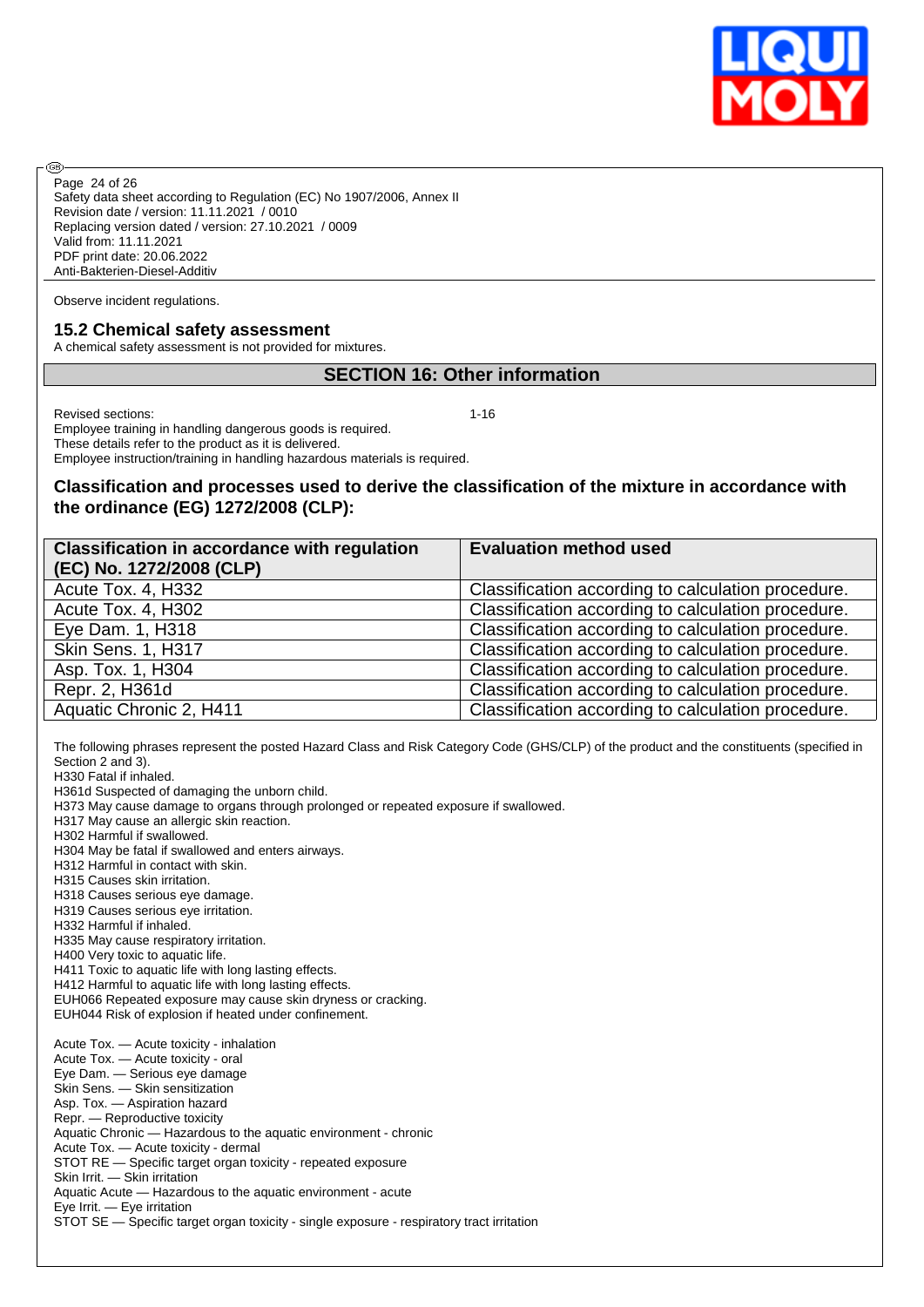

Page 25 of 26

@

Safety data sheet according to Regulation (EC) No 1907/2006, Annex II Revision date / version: 11.11.2021 / 0010 Replacing version dated / version: 27.10.2021 / 0009 Valid from: 11.11.2021 PDF print date: 20.06.2022 Anti-Bakterien-Diesel-Additiv

#### **Key literature references and sources for data:**

Regulation (EC) No 1907/2006 (REACH) and Regulation (EC) No 1272/2008 (CLP) as amended. Guidelines for the preparation of safety data sheets as amended (ECHA).

Guidelines on labelling and packaging according to the Regulation (EG) Nr. 1272/2008 (CLP) as amended (ECHA).

Safety data sheets for the constituent substances.

ECHA Homepage - Information about chemicals.

GESTIS Substance Database (Germany).

German Environment Agency "Rigoletto" information site on substances that are hazardous to water (Germany). EU Occupation Exposure Limits Directives 91/322/EEC, 2000/39/EC, 2006/15/EC, 2009/161/EU, (EU) 2017/164, (EU) 2019/1831, each as amended.

National Lists of Occupational Exposure Limits for each country as amended.

Regulations on the transport of hazardous goods by road, rail, sea and air (ADR, RID, IMDG, IATA) as amended.

# **Any abbreviations and acronyms used in this document:**

acc., acc. to according, according to ADR Accord européen relatif au transport international des marchandises Dangereuses par Route (= European Agreement concerning the International Carriage of Dangerous Goods by Road) AOX Adsorbable organic halogen compounds approx. approximately Art., Art. no. Article number ASTM ASTM International (American Society for Testing and Materials) ATE Acute Toxicity Estimate BAM Bundesanstalt für Materialforschung und -prüfung (Federal Institute for Materials Research and Testing, Germany) BAuA Bundesanstalt für Arbeitsschutz und Arbeitsmedizin (= Federal Institute for Occupational Health and Safety, Germany) BCF Bioconcentration factor BSEF The International Bromine Council bw body weight CAS Chemical Abstracts Service<br>CLP Classification. Labelling and Classification, Labelling and Packaging (REGULATION (EC) No 1272/2008 on classification, labelling and packaging of substances and mixtures) CMR carcinogenic, mutagenic, reproductive toxic DMEL Derived Minimum Effect Level DNEL Derived No Effect Level DOC Dissolved organic carbon dw dry weight e.g. for example (abbreviation of Latin 'exempli gratia'), for instance EbCx, EyCx, EbLx (x = 10, 50) Effect Concentration/Level of x % on reduction of the biomass (algae, plants) EC European Community ECHA European Chemicals Agency ECx, ELx  $(x = 0, 3, 5, 10, 20, 50, 80, 100)$  Effect Concentration/Level for  $x \, \%$  effect EEC European Economic Community EINECS European Inventory of Existing Commercial Chemical Substances ELINCS European List of Notified Chemical Substances EN European Norms EPA United States Environmental Protection Agency (United States of America)<br>ErCx, EuCx, ErLx (x = 10, 50) Effect Concentration/Level of x % on inhibition Effect Concentration/Level of  $x$  % on inhibition of the growth rate (algae, plants) etc. et cetera EU European Union EVAL Ethylene-vinyl alcohol copolymer Fax. Fax number gen. general GHS Globally Harmonized System of Classification and Labelling of Chemicals GWP Global warming potential Koc Adsorption coefficient of organic carbon in the soil Kow octanol-water partition coefficient IARC International Agency for Research on Cancer IATA International Air Transport Association IBC (Code) International Bulk Chemical (Code) IMDG-code International Maritime Code for Dangerous Goods incl. including, inclusive